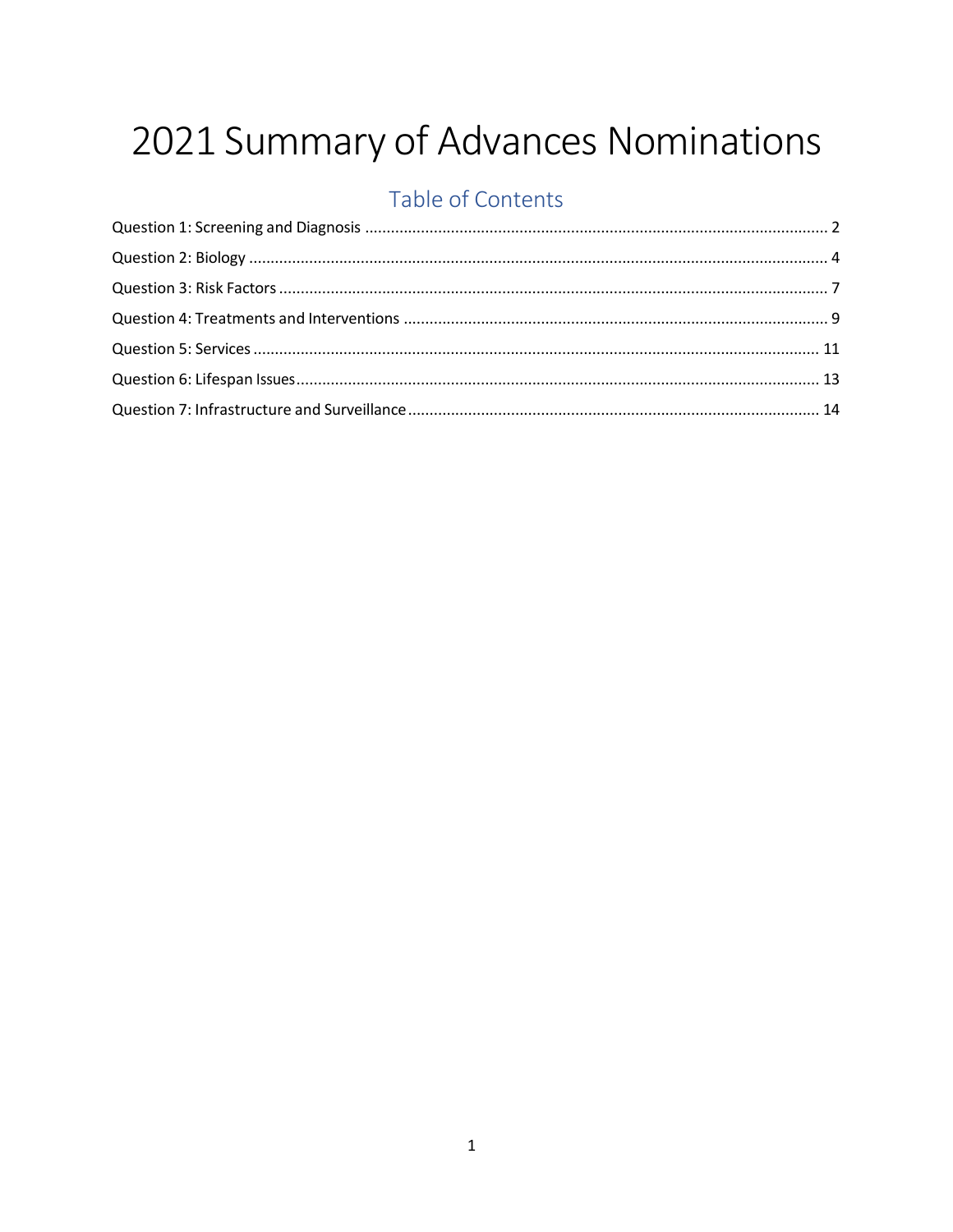# Question 1: Screening and Diagnosis

<span id="page-1-0"></span>

| Dena<br><b>Gassner</b>           | Barger B, Benevides T, Riszk S, Rice C, Heiman H, Salmon A, Sanchez-Alvarez S. Race/ethnic<br>inequities in conjoint monitoring and screening for U.S. children 3 and under: Disparities in<br>Monitoring and Screening. Disabil Health J. 2021 Aug 13:101179. doi:<br>10.1016/j.dhjo.2021.101179. Epub ahead of print. [PMID: 34412986]                                                                                                                                                                                                                                                 |
|----------------------------------|------------------------------------------------------------------------------------------------------------------------------------------------------------------------------------------------------------------------------------------------------------------------------------------------------------------------------------------------------------------------------------------------------------------------------------------------------------------------------------------------------------------------------------------------------------------------------------------|
|                                  | Non-White children with developmental disabilities are frequently identified later than<br>White children and therefore miss out on opportunities for early intervention (EI). Recent<br>research indicates that conjoint monitoring and screening is more strongly associated with<br>El receipt than monitoring or screening alone.                                                                                                                                                                                                                                                    |
| <b>NICHD</b>                     | Chang Z, Di Martino JM, Aiello R, Baker J, Carpenter K, Compton S, Davis N, Eichner B,<br>Espinosa S, Flowers J, Franz L, Harris A, Howard J, Perochon S, Perrin EM, Krishnappa Babu<br>PR, Spanos M, Sullivan C, Walter BK, Kollins SH, Dawson G, Sapiro G. Computational<br>Methods to Measure Patterns of Gaze in Toddlers With Autism Spectrum Disorder. JAMA<br>Pediatr. 2021 Aug 1;175(8):827-836. doi: 10.1001/jamapediatrics.2021.0530. [PMID:<br>33900383]; PMCID: PMC8077044.                                                                                                  |
|                                  | This research team developed a prototype app for mobile devices that can screen children<br>at risk for autism spectrum disorder (ASD). In the study, the app could distinguish toddlers<br>diagnosed with ASD from typically developing toddlers by tracking their eye movements<br>while watching videos. With more research, the app could one day screen infants and<br>toddlers and refer them for early intervention, when chances for treatment success is<br>greatest.                                                                                                           |
| <b>HRSA</b>                      | Feinberg E, Augustyn M, Broder-Fingert S, Bennett A, Weitzman C, Kuhn J, Hickey E, Chu A,<br>Levinson J, Sandler Eilenberg J, Silverstein M, Cabral HJ, Patts G, Diaz-Linhart Y, Fernandez-<br>Pastrana I, Rosenberg J, Miller JS, Guevara JP, Fenick AM, Blum NJ. Effect of Family<br>Navigation on Diagnostic Ascertainment Among Children at Risk for Autism: A Randomized<br>Clinical Trial From DBPNet. JAMA Pediatr. 2021 Mar 1;175(3):243-250. doi:<br>10.1001/jamapediatrics.2020.5218. Erratum in: JAMA Pediatr. 2021 May 1;175(5):538.<br>[PMID: 33427861]; PMCID: PMC7802008. |
|                                  | Disparities exist in access to autism spectrum disorder (ASD) diagnostic and treatment<br>services for low-income and racial/ethnic minority families. This study tested the efficacy<br>of family navigation, an individually tailored, culturally informed care management<br>strategy, to increase the likelihood of diagnosis among young children at risk for ASD.<br>Family navigation improved the likelihood of diagnostic ascertainment among children<br>from racial/ethnic minority, low-income families who were detected as at risk for ASD in<br>primary care.             |
| <b>Alycia</b><br><b>Halladay</b> | Kaat AJ, Shui AM, Ghods SS, Farmer CA, Esler AN, Thurm A, Georgiades S, Kanne SM, Lord<br>C, Kim YS, Bishop SL. Sex differences in scores on standardized measures of autism<br>symptoms: a multisite integrative data analysis. J Child Psychol Psychiatry. 2021<br>Jan;62(1):97-106. doi: 10.1111/jcpp.13242. Epub 2020 Apr 20. [PMID: 32314393]; PMCID:<br>PMC8115212.                                                                                                                                                                                                                |
|                                  | Concerns have been raised that scores on standard measures of autism spectrum disorder<br>(ASD) symptoms may differ as a function of sex. However, these findings are hindered by<br>small female samples studied thus far. The current study evaluated if, after accounting for<br>age, IQ, and language level, sex affects ASD severity estimates from diagnostic measures<br>among children with ASD. The authors found minimal differences due to sex beyond other<br>known influences on ASD severity indicators. This suggests that severity estimates                             |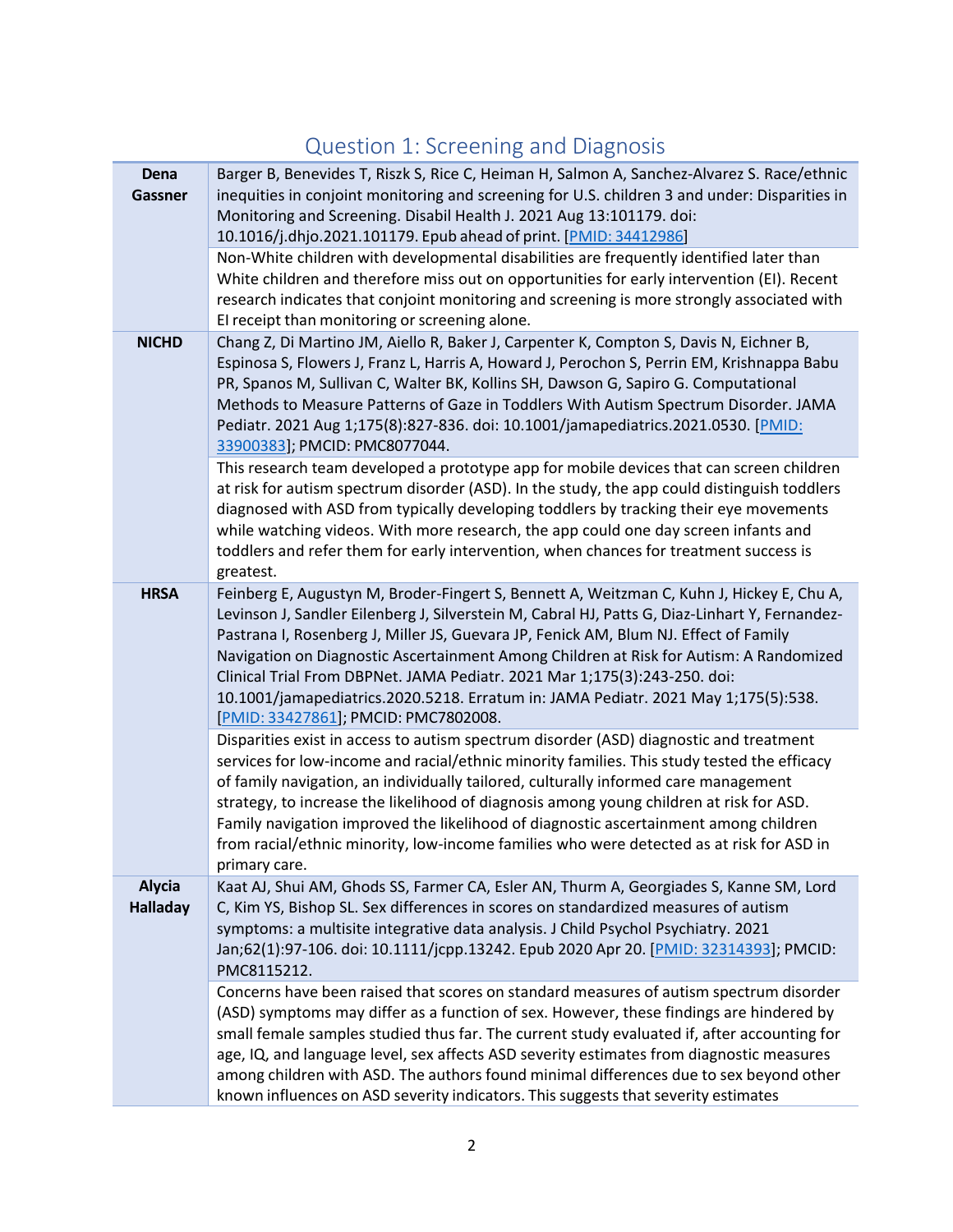|                                  | between boys and girls who receive an ASD diagnosis do not systematically differ to such                                                                                                                                                                                                                                                                                                                                                                                                                                                                                                                                                                                                                                                                                                                                                                                                                                                                                                                                                                                                                                                                                                                                                                                                                            |
|----------------------------------|---------------------------------------------------------------------------------------------------------------------------------------------------------------------------------------------------------------------------------------------------------------------------------------------------------------------------------------------------------------------------------------------------------------------------------------------------------------------------------------------------------------------------------------------------------------------------------------------------------------------------------------------------------------------------------------------------------------------------------------------------------------------------------------------------------------------------------------------------------------------------------------------------------------------------------------------------------------------------------------------------------------------------------------------------------------------------------------------------------------------------------------------------------------------------------------------------------------------------------------------------------------------------------------------------------------------|
|                                  | an extent that sex-specific scoring procedures would be necessary.                                                                                                                                                                                                                                                                                                                                                                                                                                                                                                                                                                                                                                                                                                                                                                                                                                                                                                                                                                                                                                                                                                                                                                                                                                                  |
| <b>SSA</b>                       | Sicherman N, Law K, Lipkin PH, Loewenstein G, Marvin AR, Buxbaum JD. Information<br>Avoidance and Information Seeking Among Parents of Children With ASD. Am J Intellect<br>Dev Disabil. 2021 May 1;126(3):249-259. doi: 10.1352/1944-7558-126.3.249. [PMID:<br>33910239]                                                                                                                                                                                                                                                                                                                                                                                                                                                                                                                                                                                                                                                                                                                                                                                                                                                                                                                                                                                                                                           |
|                                  | This study explores how information avoidance and seeking among parents of children on<br>the autism spectrum affected the age of diagnosis. Children of parents who self-reported<br>that they had preferred "not to know" reported diagnoses around 3 months later than<br>other children. Children of parents who raised concerns that they perceived as having<br>been dealt with adequately reported diagnoses about 4 months earlier, but the children of<br>parents who reported raising concerns repeatedly and felt that those concerns were dealt<br>with inadequately were diagnosed over a year later. These findings suggest that failure of<br>educational and healthcare professionals, in either substituting for parents who avoid<br>information, or supporting those who seek information, can significantly delay the age of<br>diagnosis. This paper addresses the degree to which parents' tendency to avoid or to seek<br>out information plays a role in delayed diagnosis of ASD. Both of these phenomena -<br>information avoidance and seeking - have been identified in anecdotal reports as potential<br>determinants of age of diagnosis but have not previously been examined in quantitative<br>empirical research. This is an important new lens to view delayed diagnosis of ASD. |
| <b>NIDCD</b>                     | Wetherby AM, Guthrie W, Hooker JL, Delehanty A, Day TN, Woods J, Pierce K, Manwaring<br>SS, Thurm A, Ozonoff S, Petkova E, Lord C. The Early Screening for Autism and<br>Communication Disorders: Field-testing an autism-specific screening tool for children 12 to<br>36 months of age. Autism. 2021 Oct;25(7):2112-2123. doi: 10.1177/13623613211012526.<br>Epub 2021 May 7. [PMID: 33962531]; PMCID: PMC8418999.<br>There is a critical need for accurate screening tools for autism spectrum disorder in very<br>young children so families can access tailored intervention services as early as possible. A<br>new autism-specific parent-report screening tool for children between 12 and 36 months<br>of age was field-tested in five sites with 471 children screened for communication delays,<br>with 30 items found to best discriminate autism spectrum disorder from the non-spectrum<br>groups. Results provide preliminary support for the accuracy of the measure as an autism-<br>specific screener in children 12-36 months with elevated risk of communication delay or<br>autism spectrum disorder.                                                                                                                                                                                          |
| <b>Alycia</b><br><b>Halladay</b> | Zwaigenbaum L, Bishop S, Stone WL, Ibanez L, Halladay A, Goldman S, Kelly A, Klaiman C,<br>Lai MC, Miller M, Saulnier C, Siper P, Sohl K, Warren Z, Wetherby A. Rethinking autism<br>spectrum disorder assessment for children during COVID-19 and beyond. Autism Res. 2021<br>Nov;14(11):2251-2259. doi: 10.1002/aur.2615. Epub 2021 Sep 22. [PMID: 34553489];<br>PMCID: PMC8646364.                                                                                                                                                                                                                                                                                                                                                                                                                                                                                                                                                                                                                                                                                                                                                                                                                                                                                                                               |
|                                  | The pandemic has brought challenges for families not only receiving supports following a<br>diagnosis, but has created confusion on the diagnostic process, since it was drastically<br>changed during the pandemic. This paper summarized the current practices (pre<br>pandemic), how they changed during the pandemic, and what a future of diagnosis using<br>telehealth has taught researchers and how we need to prepare for these changes, take<br>advantage of new changes in observational environment, and not rely solely on specific<br>scientific instruments. The paper had a potential impact on the way school-based<br>evaluations are conducted and how children are fit into the new educational system.                                                                                                                                                                                                                                                                                                                                                                                                                                                                                                                                                                                         |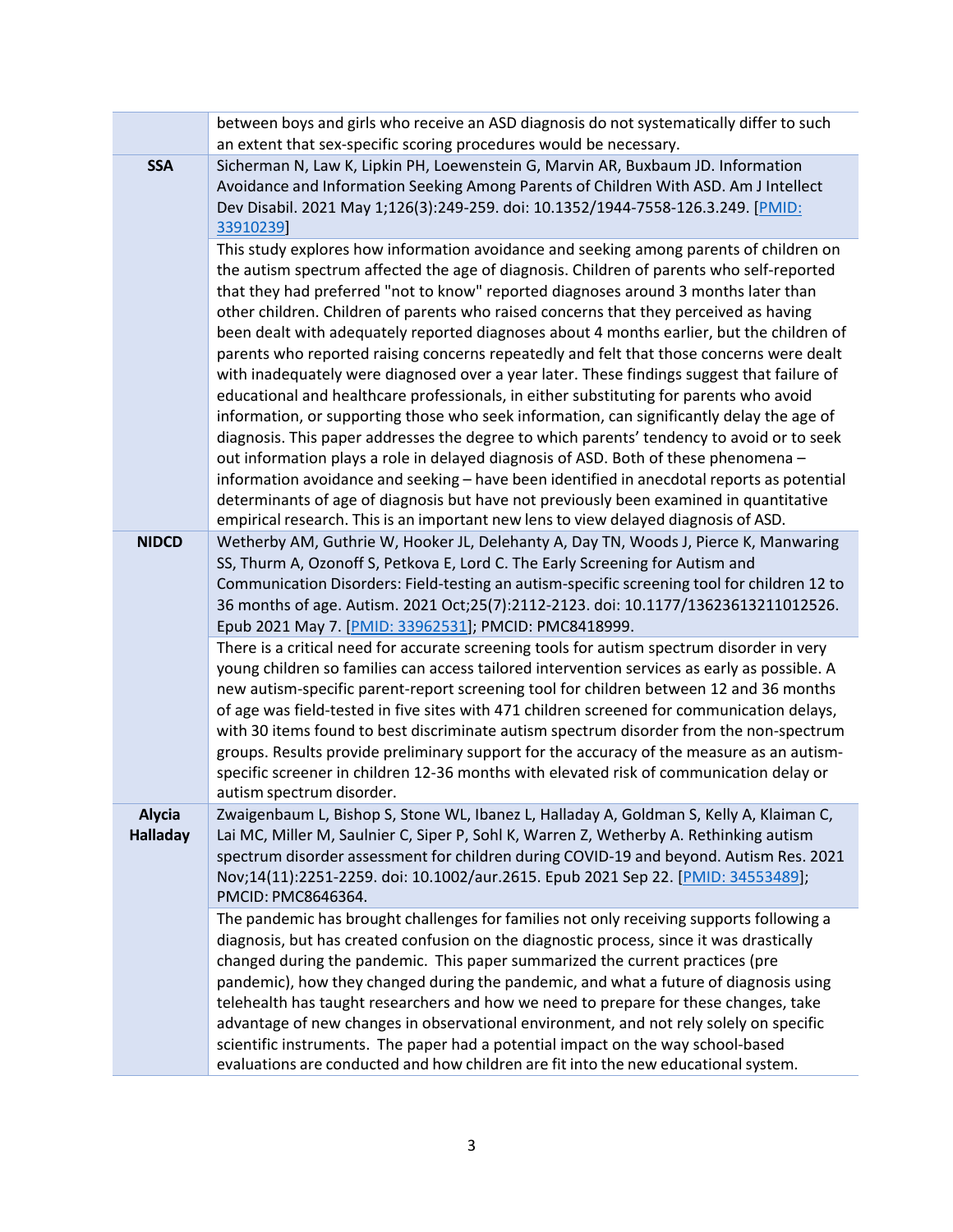|                           | <b>Question 2: Biology</b>                                                                                                                                                                                                                                                                                                                                                                                                                                                                                                                                                                                                                                                                                                                                                                                                                                      |
|---------------------------|-----------------------------------------------------------------------------------------------------------------------------------------------------------------------------------------------------------------------------------------------------------------------------------------------------------------------------------------------------------------------------------------------------------------------------------------------------------------------------------------------------------------------------------------------------------------------------------------------------------------------------------------------------------------------------------------------------------------------------------------------------------------------------------------------------------------------------------------------------------------|
| <b>NIDCD</b>              | Bradshaw J, McCracken C, Pileggi M, Brane N, Delehanty A, Day T, Federico A, Klaiman C,<br>Saulnier C, Klin A, Wetherby A. Early social communication development in infants with<br>autism spectrum disorder. Child Dev. 2021 Nov;92(6):2224-2234. doi: 10.1111/cdev.13683.<br>[PMID: 34786700]                                                                                                                                                                                                                                                                                                                                                                                                                                                                                                                                                                |
|                           | Social-communication differences are a robust and defining feature of autism spectrum<br>disorder (ASD), but identifying early points of divergence in infancy has been a challenge.<br>The current study examines social communication in 9- to 12-month-old infants who<br>develop ASD compared to typically developing (TD) infants. Results demonstrate that<br>infants later diagnosed with ASD were already exhibiting fewer social-communication skills<br>using eye gaze, facial expression, gestures, and sounds at 9 months. Additionally, three<br>unique patterns of change across distinct social-communication skills were observed<br>within the ASD group. This study documents that observable social-communication<br>differences for infants with ASD are unfolding by 9 months, pointing to a critical window<br>for targeted intervention. |
| <b>NICHD</b>              | Cárdenas-de-la-Parra A, Lewis JD, Fonov VS, Botteron KN, McKinstry RC, Gerig G, Pruett JR<br>Jr, Dager SR, Elison JT, Styner MA, Evans AC, Piven J, Collins DL; IBIS Network. A voxel-wise<br>assessment of growth differences in infants developing autism spectrum disorder.<br>Neuroimage Clin. 2021;29:102551. doi: 10.1016/j.nicl.2020.102551. Epub 2020 Dec 29.<br>[PMID: 33421871]; PMCID: PMC7806791.                                                                                                                                                                                                                                                                                                                                                                                                                                                   |
|                           | The Infant Brain Imaging Study (IBIS) Network consists of a team of investigators,<br>conducting a prospective, longitudinal imaging and behavioral assessment in individuals at<br>high and low familial risk (HR, LR) for development of autism spectrum disorders (ASD)<br>from infancy through school age. In this study, they compared magnetic resonance<br>imaging (MRI) scans of HR and LR at 6, 12 and 24 months of age using a technique that<br>allows for investigation of growth patterns in different brain regions. The regions that<br>showed group differences have been implicated in the core symptoms of ASD.                                                                                                                                                                                                                               |
| <b>NIDCD</b>              | Choi B, Shah P, Rowe ML, Nelson CA, Tager-Flusberg H. A Longitudinal Study of Parent<br>Gestures, Infant Responsiveness, and Vocabulary Development in Infants at Risk for<br>Autism Spectrum Disorder. J Autism Dev Disord. 2021 Nov;51(11):3946-3958. doi:<br>10.1007/s10803-020-04855-z. Epub 2021 Jan 8. [PMID: 33420647]                                                                                                                                                                                                                                                                                                                                                                                                                                                                                                                                   |
|                           | This study investigated gestures used by parents with infants at high or low risk for ASD,<br>how infants responded to these gestures, and how these gestures relate to vocabulary<br>development. Parents of three groups gestured in similar frequencies and proportions<br>while parents who gestured more at 12 months had children with better vocabulary at 36<br>months than parents who gestured less. These findings highlight the importance of<br>examining parent gestures when predicting language development.                                                                                                                                                                                                                                                                                                                                    |
| Alycia<br><b>Halladay</b> | Gordon A, Yoon SJ, Tran SS, Makinson CD, Park JY, Andersen J, Valencia AM, Horvath S,<br>Xiao X, Huguenard JR, Pașca SP, Geschwind DH. Long-term maturation of human cortical<br>organoids matches key early postnatal transitions. Nat Neurosci. 2021 Mar;24(3):331-342.<br>doi: 10.1038/s41593-021-00802-y. Epub 2021 Feb 22. [PMID: 33619405]; PMCID:<br>PMC8109149.                                                                                                                                                                                                                                                                                                                                                                                                                                                                                         |
|                           | Using six different induced pluripotent cell lines from 5 individuals across different genetic<br>disorders, this paper was able to perform functional genomic assays to validate the use of<br>organoid systems to better understand the developing brain, as it develops in real time,<br>and how processes may differentiate and how they may be corrected. They showed they                                                                                                                                                                                                                                                                                                                                                                                                                                                                                 |

<span id="page-3-0"></span>П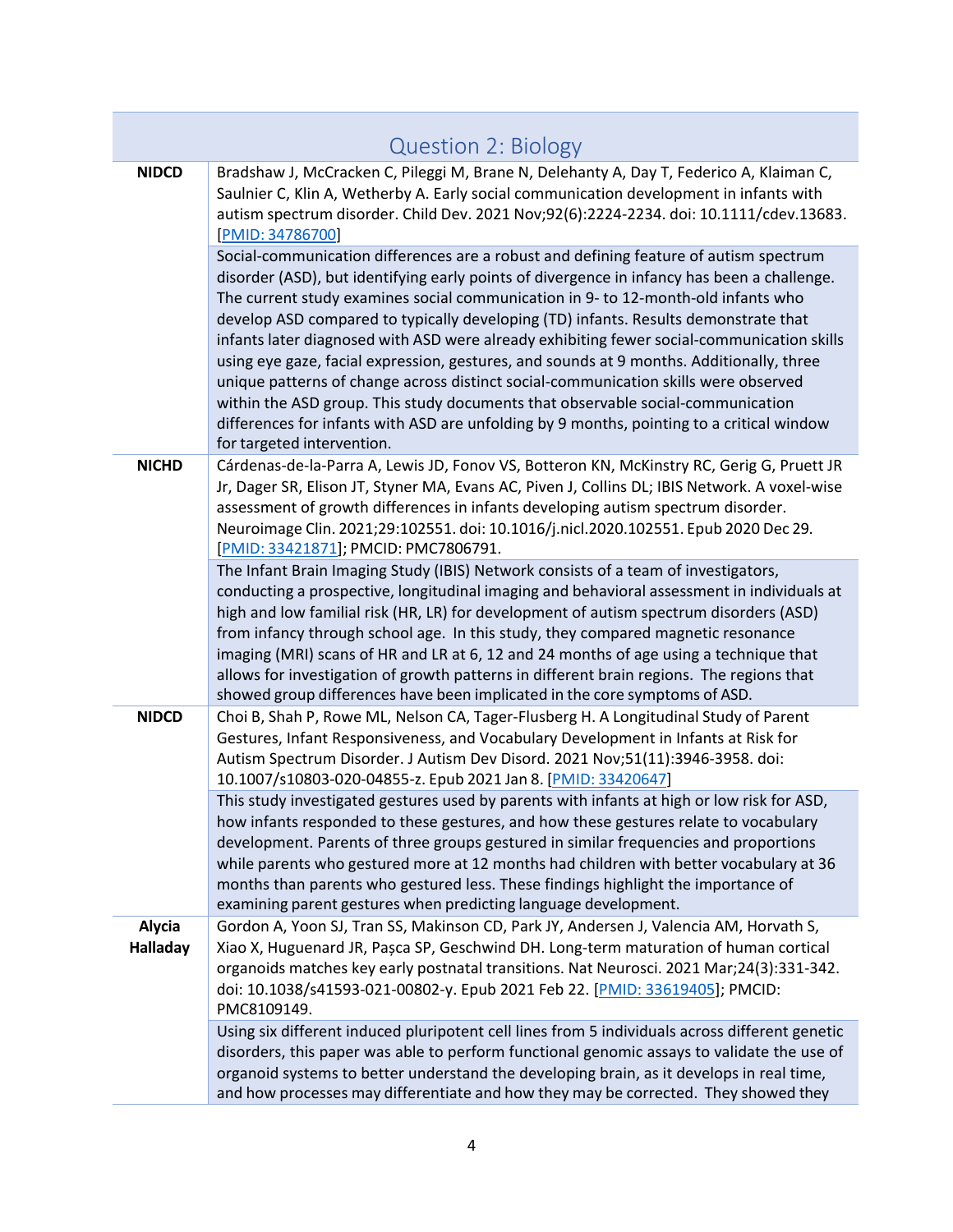|                                    | were able to mature, and switch from prenatal to then postnatal features, and found that<br>they do not develop along the same trajectory, they have their own distinct trajectories in<br>terms of when cells are born, how they form connections and how they become different<br>cell types. They offer a new preclinical model of disease.                                                                                                                                                                                                                                                                                                                                                                                                                                                                                |
|------------------------------------|-------------------------------------------------------------------------------------------------------------------------------------------------------------------------------------------------------------------------------------------------------------------------------------------------------------------------------------------------------------------------------------------------------------------------------------------------------------------------------------------------------------------------------------------------------------------------------------------------------------------------------------------------------------------------------------------------------------------------------------------------------------------------------------------------------------------------------|
| Helen<br>Tager-<br><b>Flusberg</b> | Hammill C, Lerch JP, Taylor MJ, Ameis SH, Chakravarty MM, Szatmari P, Anagnostou E, Lai<br>MC. Quantitative and Qualitative Sex Modulations in the Brain Anatomy of Autism. Biol<br>Psychiatry Cogn Neurosci Neuroimaging. 2021 Sep;6(9):898-909. doi:<br>10.1016/j.bpsc.2021.03.001. Epub 2021 Mar 10. [PMID: 33713843]                                                                                                                                                                                                                                                                                                                                                                                                                                                                                                      |
|                                    | This study investigated sex differences in brain anatomy using MRIs collected in a large<br>Canadian sample of autistic individuals and non-autistic controls. There were significant<br>sex differences in both quantitative measures of brain regions/neural circuitry and<br>qualitatively in cortical curvature and subcortical volumes.                                                                                                                                                                                                                                                                                                                                                                                                                                                                                  |
| <b>Alycia</b><br><b>Halladay</b>   | Havdahl A, Farmer C, Schjølberg S, Øyen AS, Surén P, Reichborn-Kjennerud T, Magnus P,<br>Bresnahan M, Hornig M, Susser E, Lipkin WI, Lord C, Stoltenberg C, Thurm A, Bishop S. Age<br>of walking and intellectual ability in autism spectrum disorder and other<br>neurodevelopmental disorders: a population-based study. J Child Psychol Psychiatry. 2021<br>Sep;62(9):1070-1078. doi: 10.1111/jcpp.13369. Epub 2020 Dec 28. [PMID: 33369747];<br>PMCID: PMC8236490.                                                                                                                                                                                                                                                                                                                                                        |
|                                    | This was one of the first studies to look at a population-based approach to understand<br>how age at walking predicts not only an ASD diagnosis but also other symptoms or<br>comorbidities of ASD. In fact, across the ABC sub cohort of the MoBa study in Norway,<br>delayed age of walking was a predictor of later lower IQ in children with ASD compared to<br>those without ASD. In some children with ASD, this delay in early milestones may also lead<br>to a cascading effect such that major motor skills and lack of learning my increase the<br>"delayed onset" of intellectual impairments. Age of walking should be considered an early<br>risk marker of ASD with intellectual disability.                                                                                                                    |
| <b>NIDCD</b>                       | Plate S, Yankowitz L, Resorla L, Swanson MR, Meera SS, Estes A, Marrus N, Cola M, Petrulla<br>V, Faggen A, Pandey J, Paterson S, Pruett JR Jr, Hazlett H, Dager S, St John T, Botteron K,<br>Zwaigenbaum L, Piven J, Schultz RT, Parish-Morris J; IBIS Network. Infant vocalizing and<br>phenotypic outcomes in autism: Evidence from the first 2 years. Child Dev. 2021 Oct 28.<br>doi: 10.1111/cdev.13697. Epub ahead of print. [PMID: 34708871]                                                                                                                                                                                                                                                                                                                                                                            |
|                                    | Infant vocalizations are early-emerging communicative markers shown to be atypical in<br>autism spectrum disorder (ASD), but few longitudinal, prospective studies exist. In this<br>study, 23,850 infant vocalizations from infants at low (LR)- and high (HR)-risk for ASD were<br>analyzed at 6, 12, and 24 months. At 12 months, HR infants who develop ASD (HR-ASD)<br>produced fewer vocalizations than HR infants who do not go on to develop ASD (HR-Neg).<br>From 6 to 24 months, HR-Neg infants demonstrated steeper vocalization growth compared<br>to HR-ASD and LR infants. Finally, among HR infants, vocalizing at 12 months was<br>associated with language, social phenotype, and diagnosis at age 2. Infant vocalizing is an<br>objective behavioral marker that could facilitate earlier detection of ASD. |
| <b>NIDCD</b>                       | Prescott KE, Ellis Weismer S. Children with ASD and Communication Regression: Examining<br>Pre-Loss Skills and Later Language Outcomes Through the Preschool Years. J Autism Dev<br>Disord. 2021 Jun 1:10.1007/s10803-021-05098-2. doi: 10.1007/s10803-021-05098-2. Epub<br>ahead of print. [PMID: 34061309]; PMCID: PMC8633200.                                                                                                                                                                                                                                                                                                                                                                                                                                                                                              |
|                                    | This study investigated if loss of language and preverbal communication in toddlers with<br>ASD was predictive of language outcomes. The results indicate small and relatively<br>transient differences in the language ability of preschool-age children with ASD with and<br>without loss of language, and these differences disappear by the end of the preschool                                                                                                                                                                                                                                                                                                                                                                                                                                                          |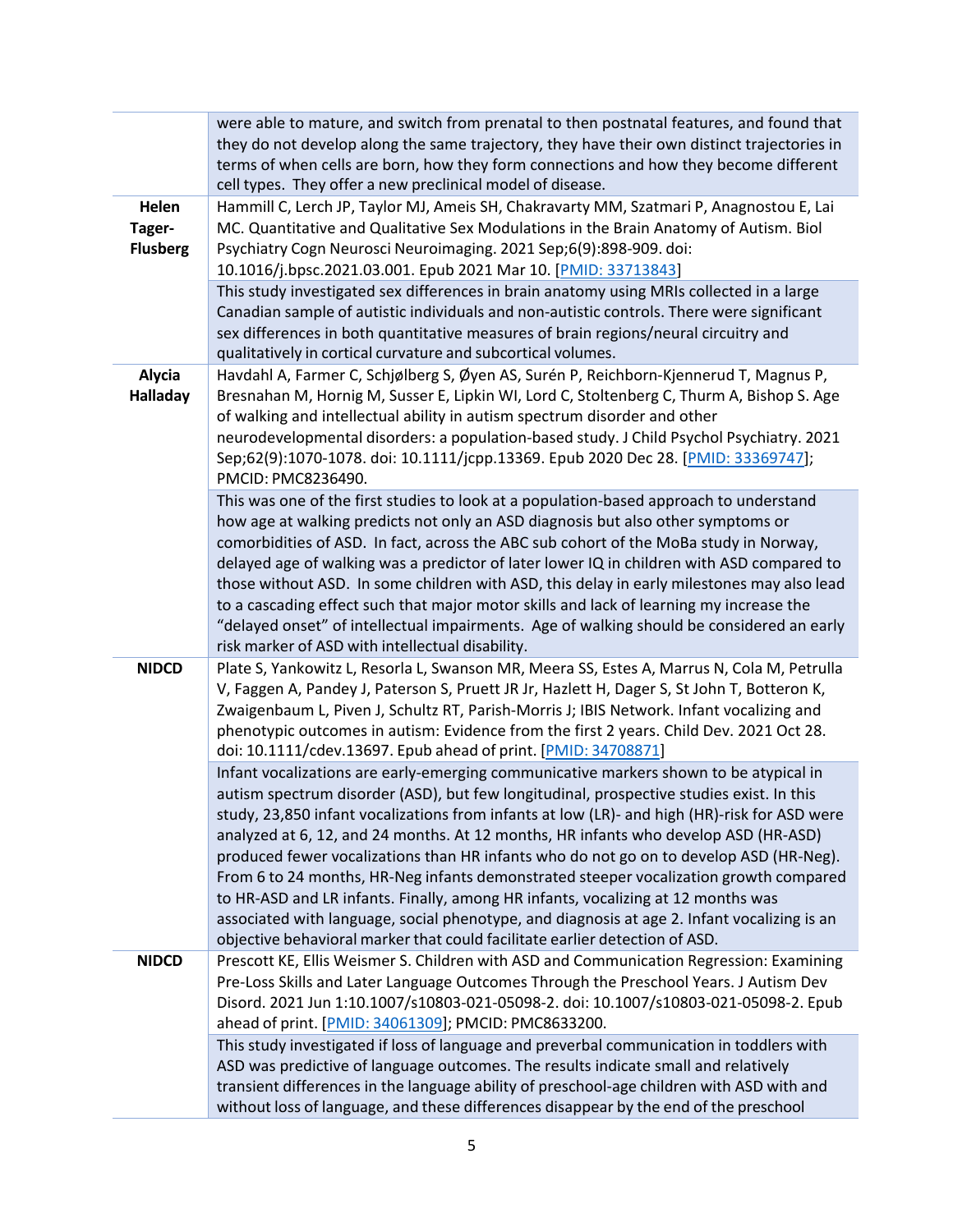|                    | years. These results suggest that language loss does not have a negative impact on<br>language skill at school entry, and parents should be reassured that communication skill<br>loss is a common pattern of early development in ASD and is not detrimental beyond a<br>short-term period.                                                                                                                                                                                                                                                                                                                                                                                                                                                                                                                                                                                                                                         |
|--------------------|--------------------------------------------------------------------------------------------------------------------------------------------------------------------------------------------------------------------------------------------------------------------------------------------------------------------------------------------------------------------------------------------------------------------------------------------------------------------------------------------------------------------------------------------------------------------------------------------------------------------------------------------------------------------------------------------------------------------------------------------------------------------------------------------------------------------------------------------------------------------------------------------------------------------------------------|
| <b>NIDCD</b>       | Romeo RR, Choi B, Gabard-Durnam LJ, Wilkinson CL, Levin AR, Rowe ML, Tager-Flusberg H,<br>Nelson CA 3rd. Parental Language Input Predicts Neuroscillatory Patterns Associated with<br>Language Development in Toddlers at Risk of Autism. J Autism Dev Disord. 2021 Jun 29.<br>doi: 10.1007/s10803-021-05024-6. Epub ahead of print. [PMID: 34185234]                                                                                                                                                                                                                                                                                                                                                                                                                                                                                                                                                                                |
|                    | This paper explores how the way parents speak with toddlers at risk for ASD is associated<br>with the toddler's language skills, ASD diagnosis, and brain activity. The results show that<br>the diversity, grammatical complexity, and number of words spoken by the parent at 18-<br>months of age predicted the toddler's language skills at 24-months of age. High-risk<br>toddlers showed stronger relationships between parental language use and later language<br>skills than low-risk toddlers, with high-risk toddlers who received an ASD diagnosis<br>showing the strongest relationship. These associations were explained by frontal and<br>temporal brain activity, but only for toddlers who received ASD diagnoses. Taken together,<br>these results indicate that high-risk toddlers are cognitively and neurally more sensitive to<br>their language environments, which has implications for early intervention. |
| Alycia<br>Halladay | Rosen NE, McCauley JB, Lord C. Influence of siblings on adaptive behavior trajectories in<br>autism spectrum disorder. Autism. 2022 Jan;26(1):135-145. doi:<br>10.1177/13623613211024096. Epub 2021 Jun 12. [PMID: 34120483]; PMCID:<br>PMC8665947.                                                                                                                                                                                                                                                                                                                                                                                                                                                                                                                                                                                                                                                                                  |
|                    | Siblings are sometimes the focus on research studies, but their influence on the<br>development of their brother/sister with autism. This study took advantage of a large<br>longitudinal cohort to look at whether having a brother or sister improved adaptive<br>function across the lifespan. There were some small differences based on f/f or m/f or<br>m/m siblings, with a slightly increased difference in those from black households. This<br>shows the important role a sibling can have, without even measuring what activities were<br>involved, in the overall functioning of a person with ASD.                                                                                                                                                                                                                                                                                                                      |
| Alycia<br>Halladay | Tran XA, McDonald N, Dickinson A, Scheffler A, Frohlich J, Marin A, Kure Liu C, Nosco E,<br>Şentürk D, Dapretto M, Spurling Jeste S. Functional connectivity during language<br>processing in 3-month-old infants at familial risk for autism spectrum disorder. Eur J<br>Neurosci. 2021 Mar;53(5):1621-1637. doi: 10.1111/ejn.15005. Epub 2020 Nov 3. [PMID:<br>33043498                                                                                                                                                                                                                                                                                                                                                                                                                                                                                                                                                            |
|                    | While behavioral features of ASD do not emerge until 18-24 months of age, more research<br>is finding that some subtle measures of brain activity under different circumstances can<br>identify children as young as infancy who show biological features. This year, a group at<br>UCLA observed brain activity in language networks and found that reduced connectivity at<br>2 months helped determine a later diagnosis at 18 months, and a different marker of<br>connectivity also predicted increased word production at 18 months. While an autism -<br>specific diagnosis was not able to be predicted, brain activity in areas involved in language<br>can be detected as young as 3 months and may serve as markers of resilience for<br>neurodevelopmental disorders.                                                                                                                                                    |
| Alycia<br>Halladay | Wickstrom J, Farmer C, Green Snyder L, Mitz AR, Sanders SJ, Bishop S, Thurm A. Patterns of<br>delay in early gross motor and expressive language milestone attainment in probands with<br>genetic conditions versus idiopathic ASD from SFARI registries. J Child Psychol Psychiatry.<br>2021 Nov;62(11):1297-1307. doi: 10.1111/jcpp.13492. Epub 2021 Aug 12. [PMID:<br>34382689]                                                                                                                                                                                                                                                                                                                                                                                                                                                                                                                                                   |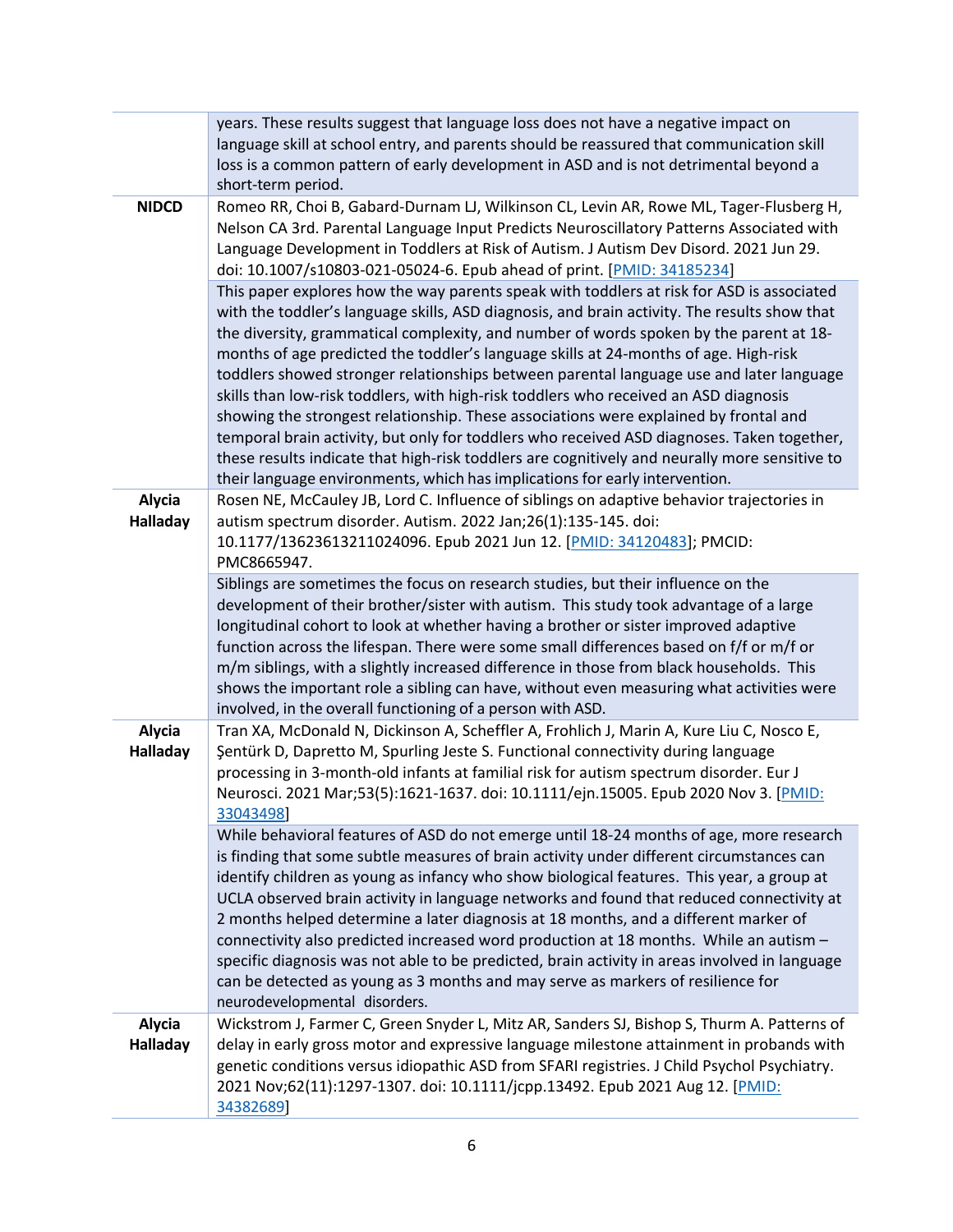|                 | This study expands the Havdahl findings to demonstrate that in two different cohorts<br>(SPARK which is made up of idiopathic cases and Searchlight which includes only those<br>with a rare genetic disease, the developmental milestones of kids with rare genetic<br>disorders included not just delay of walking, but higher ASD Severity and more delays that<br>idiopathic ASD in motor skills. The risk for delay in crawling and walking were several<br>times higher in those with rare genetic disorders compared to those with a no known<br>genetic cause.                          |
|-----------------|-------------------------------------------------------------------------------------------------------------------------------------------------------------------------------------------------------------------------------------------------------------------------------------------------------------------------------------------------------------------------------------------------------------------------------------------------------------------------------------------------------------------------------------------------------------------------------------------------|
| Joseph<br>Piven | Willsey HR, Exner CRT, Xu Y, Everitt A, Sun N, Wang B, Dea J, Schmunk G, Zaltsman Y,<br>Teerikorpi N, Kim A, Anderson AS, Shin D, Seyler M, Nowakowski TJ, Harland RM, Willsey<br>AJ, State MW. Parallel in vivo analysis of large-effect autism genes implicates cortical<br>neurogenesis and estrogen in risk and resilience. Neuron. 2021 Mar 3;109(5):788-804.e8.<br>doi: 10.1016/j.neuron.2021.01.002. Epub 2021 Jan 25. Erratum in: Neuron. 2021 Apr<br>21;109(8):1409. [PMID: 33497602]; PMCID: PMC8132462.                                                                              |
|                 | This study used a model organism to study ten genes with strong associations with ASD.<br>The results show that all ten genes are important during neurogenesis and regulate the<br>ratio of immature neuronal cells to mature neurons. In addition, the authors found that<br>estrogen can rescue defects caused by mutations in these genes. These results confirm a<br>central role of increased neurogenesis in autism, and the finding that estrogen suppresses<br>changes associated with mutations in these genes may be associated with the higher male<br>prevalence of ASD diagnosis. |

#### Question 3: Risk Factors

<span id="page-6-0"></span>

| Joseph<br><b>Piven</b>           | Klei L, McClain LL, Mahjani B, Panayidou K, De Rubeis S, Grahnat AS, Karlsson G, Lu Y,<br>Melhem N, Xu X, Reichenberg A, Sandin S, Hultman CM, Buxbaum JD, Roeder K, Devlin B.<br>How rare and common risk variation jointly affect liability for autism spectrum disorder.<br>Mol Autism. 2021 Oct 6;12(1):66. doi: 10.1186/s13229-021-00466-2. [PMID: 34615521];<br>PMCID: PMC8495987.                                                                                                                                                                                                                                                                 |
|----------------------------------|----------------------------------------------------------------------------------------------------------------------------------------------------------------------------------------------------------------------------------------------------------------------------------------------------------------------------------------------------------------------------------------------------------------------------------------------------------------------------------------------------------------------------------------------------------------------------------------------------------------------------------------------------------|
|                                  | There has been an emphasis over the last 15 years on identifying rare variant causes of<br>autism. This paper provides insights into the more complex nature of the underlying<br>genetic liability for autism by demonstrating the joint impact of rare and common<br>variation. This paper examined genetic variations in two cohorts of ASD families and found<br>that the effects of common and rare variants likely combine to determine individual-level<br>risk for the development of ASD.                                                                                                                                                       |
| <b>Alycia</b><br><b>Halladay</b> | Lawrence KE, Hernandez LM, Fuster E, Padgaonkar NT, Patterson G, Jung J, Okada NJ, Lowe<br>JK, Hoekstra JN, Jack A, Aylward E, Gaab N, Van Horn JD, Bernier RA, McPartland JC, Webb<br>SJ, Pelphrey KA, Green SA, Bookheimer SY, Geschwind DH, Dapretto M; GENDAAR<br>Consortium. Impact of autism genetic risk on brain connectivity: a mechanism for the<br>female protective effect. Brain. 2021 May 29:awab204. doi: 10.1093/brain/awab204. Epub<br>ahead of print. [PMID: 34050743]                                                                                                                                                                 |
|                                  | There is a 4:1 disparity in males vs. females diagnosed with autism and investigators have<br>searched for brain mechanisms which may explain these differences. For example, areas<br>of the brain may turn on or turn off, or are even shaped differently, across sexes. This<br>study used a large group of individuals with ASD, ensuring enough females were recruited.<br>The investigators looked at connectivity in the area of the brain called the salience<br>network which has been found to modulate attention to internal and external stimuli.<br>That is, how you are feeling vs. what you see around you and has been linked to sensory |
|                                  | responsiveness. They found that genetic risk (measured by common variation) affected                                                                                                                                                                                                                                                                                                                                                                                                                                                                                                                                                                     |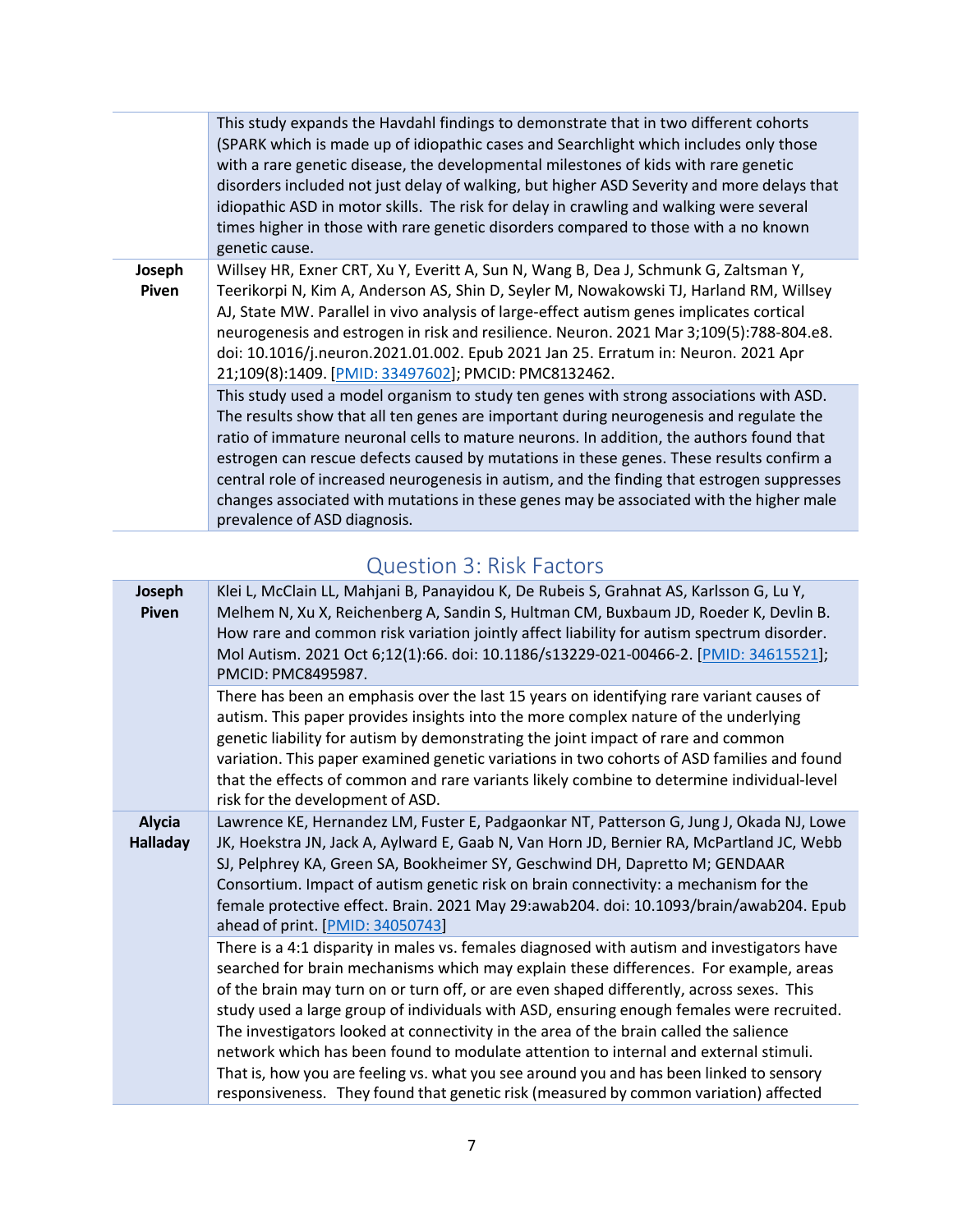|                           | connectivity in males but not females. This shows that ASD genes interact with sex, and                                                                                                                                                                                                                                                                                                                                                                                                                                                                                                                                                                                                                                                                                                                          |
|---------------------------|------------------------------------------------------------------------------------------------------------------------------------------------------------------------------------------------------------------------------------------------------------------------------------------------------------------------------------------------------------------------------------------------------------------------------------------------------------------------------------------------------------------------------------------------------------------------------------------------------------------------------------------------------------------------------------------------------------------------------------------------------------------------------------------------------------------|
|                           | contributes to the male bias in autism, and shows that what is seen in males cannot be                                                                                                                                                                                                                                                                                                                                                                                                                                                                                                                                                                                                                                                                                                                           |
|                           | generalized to females.                                                                                                                                                                                                                                                                                                                                                                                                                                                                                                                                                                                                                                                                                                                                                                                          |
| <b>HRSA</b>               | Lee ASE, Ji Y, Raghavan R, Wang G, Hong X, Pearson C, Mirolli G, Bind E, Steffens A,<br>Mukherjee J, Haltmeier D, Fan ZT, Wang X. Maternal prenatal selenium levels and child risk<br>of neurodevelopmental disorders: A prospective birth cohort study. Autism Res. 2021<br>Dec;14(12):2533-2543. doi: 10.1002/aur.2617. Epub 2021 Sep 24. [PMID: 34558795];<br>PMCID: PMC8665097.<br>Selenium (Se) is an essential nutrient for the health of the pregnant mother and her baby.                                                                                                                                                                                                                                                                                                                                |
|                           | While Se can readily cross the placenta from maternal to fetal circulation, little is known<br>about maternal Se status on a child's neurodevelopmental outcomes. This study included<br>over 1,500 mother-child dyads from birth to school age of the child. It found that babies<br>born from mothers with high blood Se levels may be at increased risk of developing autism<br>spectrum disorder or attention deficit hyperactivity disorder. Optimizing maternal prenatal<br>Se levels may be necessary to maximize its health benefits while preventing undue risk.                                                                                                                                                                                                                                        |
| Aisha<br><b>Dickerson</b> | Lee BK, Eyles DW, Magnusson C, Newschaffer CJ, McGrath JJ, Kvaskoff D, Ko P, Dalman C,<br>Karlsson H, Gardner RM. Developmental vitamin D and autism spectrum disorders:<br>findings from the Stockholm Youth Cohort. Mol Psychiatry. 2021 May;26(5):1578-1588.<br>doi: 10.1038/s41380-019-0578-y. Epub 2019 Nov 6. [PMID: 31695167]; PMCID:<br>PMC7200274.                                                                                                                                                                                                                                                                                                                                                                                                                                                      |
|                           | This study uses a neonatal sample with registry-based Nordic data to identify all ASD cases<br>within Stockholm, Sweden. Exposures were measured from both maternal and neonatal<br>blood, and all data were collected prospectively, establishing temporal windows. A sibling-<br>match analysis was conducted to rule out the potential for familial confounding. Vitamin D<br>is also an easily modifiable risk factors with the potential for feasible interventions. Results<br>show that, in Nordic-born mothers, maternal vitamin D insufficiency at 11 weeks and low<br>neonatal vitamin D levels were associated with higher odds of ASD. These results suggest<br>that vitamin D concentrations in early life may be associated with increased risk of<br>neurodevelopmental disorders, including ASD. |
| <b>Paul Wang</b>          | Mitra I, Huang B, Mousavi N, Ma N, Lamkin M, Yanicky R, Shleizer-Burko S, Lohmueller KE,<br>Gymrek M. Patterns of de novo tandem repeat mutations and their role in autism. Nature.<br>2021 Jan;589(7841):246-250. doi: 10.1038/s41586-020-03078-7. Epub 2021 Jan 13. [PMID:<br>33442040]; PMCID: PMC7810352.                                                                                                                                                                                                                                                                                                                                                                                                                                                                                                    |
|                           | Deletions, insertions, substitutions, and copy number variations are among the types of<br>genetic variation already known to be associated with the likelihood of autism. This paper<br>provides evidence that another type of variation, known as tandem repeat mutations, also<br>are associated with autism. These genetic differences may contribute to about 4% of non-<br>familial cases of autism.                                                                                                                                                                                                                                                                                                                                                                                                       |
| <b>EPA</b>                | Modafferi S, Zhong X, Kleensang A, Murata Y, Fagiani F, Pamies D, Hogberg HT, Calabrese<br>V, Lachman H, Hartung T, Smirnova L. Gene-Environment Interactions in Developmental<br>Neurotoxicity: a Case Study of Synergy between Chlorpyrifos and CHD8 Knockout in<br>Human BrainSpheres. Environ Health Perspect. 2021 Jul;129(7):77001. doi:<br>10.1289/EHP8580. Epub 2021 Jul 14. [PMID: 34259569]; PMCID: PMC8278985.                                                                                                                                                                                                                                                                                                                                                                                        |
|                           | The unique nature of ASD in humans has limited the use of animal models to study causes<br>and therapies. Human cell-derived brain organoids have emerged as a promising<br>alternative strategy to understand ASD. This study suggests these organoids may be suited<br>to studying the gene-environment interactions that have long been suspected of<br>increasing ASD risk.                                                                                                                                                                                                                                                                                                                                                                                                                                  |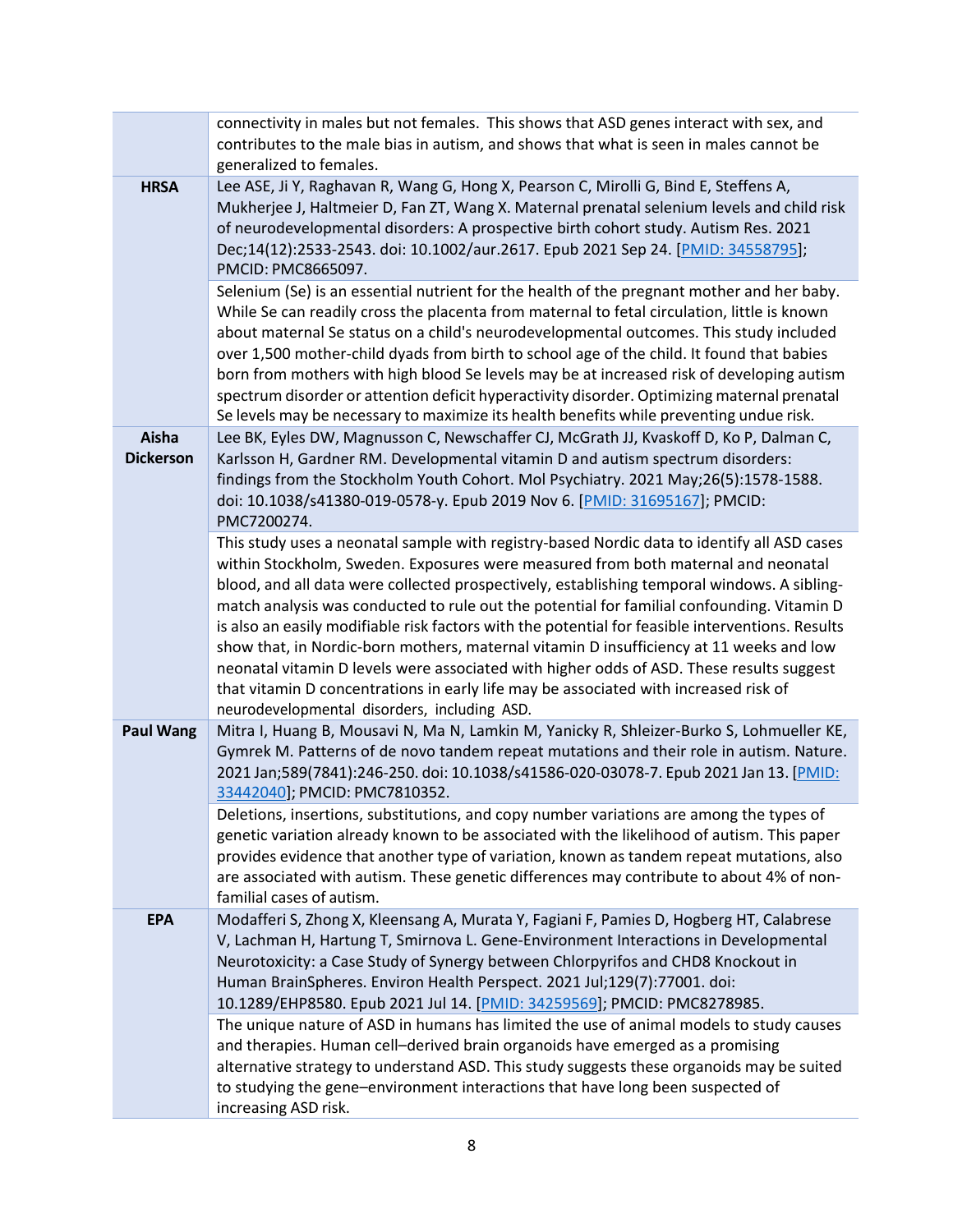<span id="page-8-0"></span>

| Aisha<br><b>Dickerson</b>          | Oh J, Bennett DH, Calafat AM, Tancredi D, Roa DL, Schmidt RJ, Hertz-Picciotto I, Shin HM.<br>Prenatal exposure to per- and polyfluoroalkyl substances in association with autism<br>spectrum disorder in the MARBLES study. Environ Int. 2021 Feb;147:106328. doi:<br>10.1016/j.envint.2020.106328. Epub 2020 Dec 30. [PMID: 33387879]; PMCID:<br>PMC7856021.<br>This study investigates exposures to novel chemicals of recent interests to stakeholders:<br>per- and polyfluoroalkyl substances (PFAS). This was accomplished using data from a high-<br>risk ASD cohort. Specifically, the exposures were measures through prenatal serum<br>concentrations and evaluated both alone and as a co-occurring mixture. The results<br>showed PFAS exposure led to increased risk for ASD in children from a high-risk ASD<br>cohort, and further studies should be conducted in the general population.                                                                                                              |
|------------------------------------|----------------------------------------------------------------------------------------------------------------------------------------------------------------------------------------------------------------------------------------------------------------------------------------------------------------------------------------------------------------------------------------------------------------------------------------------------------------------------------------------------------------------------------------------------------------------------------------------------------------------------------------------------------------------------------------------------------------------------------------------------------------------------------------------------------------------------------------------------------------------------------------------------------------------------------------------------------------------------------------------------------------------|
| Aisha<br><b>Dickerson</b>          | Patti MA, Li N, Eliot M, Newschaffer C, Yolton K, Khoury J, Chen A, Lanphear BP, Lyall K,<br>Hertz-Picciotto I, Fallin MD, Croen LA, Braun JM. Association between self-reported<br>caffeine intake during pregnancy and social responsiveness scores in childhood: The EARLI<br>and HOME studies. PLoS One. 2021 Jan 15;16(1):e0245079. doi:<br>10.1371/journal.pone.0245079. [PMID: 33449933]; PMCID: PMC7810310.<br>This study used two multisite cohort studies to assess the potential impact of caffeine<br>intake during pregnancy on child behavioral traits related to ASD. Self-reported caffeine<br>intake during pregnancy was positively associated with more ASD-related behaviors. These<br>findings suggest that gestational caffeine intake may represent a marker of vulnerability to<br>childhood ASD-related behaviors.                                                                                                                                                                          |
| Aisha<br><b>Dickerson</b>          | Patti MA, Newschaffer C, Eliot M, Hamra GB, Chen A, Croen LA, Fallin MD, Hertz-Picciotto I,<br>Kalloo G, Khoury JC, Lanphear BP, Lyall K, Yolton K, Braun JM. Gestational Exposure to<br>Phthalates and Social Responsiveness Scores in Children Using Quantile Regression: The<br>EARLI and HOME Studies. Int J Environ Res Public Health. 2021 Jan 30;18(3):1254. doi:<br>10.3390/ijerph18031254. [PMID: 33573264]; PMCID: PMC7908417.<br>This study uses compiled data from two multisite cohort studies to investigate associations<br>between gestational phthalate concentrations and ASD symptomology using Social<br>Responsiveness Scale (SRS) scales. These results suggest associations between phthalate<br>concentrations and SRS scores may be stronger in individuals with higher SRS scores, which<br>brings attention to an exposure that has been of interests to many stakeholders. This study<br>used a robust analysis to optimize the prospective data and establish temporal<br>associations. |
| Helen<br>Tager-<br><b>Flusberg</b> | Yoon S, Munoz A, Yamrom B, Lee YH, Andrews P, Marks S, Wang Z, Reeves C, Winterkorn L,<br>Krieger AM, Buja A, Pradhan K, Ronemus M, Baldwin KK, Levy D, Wigler M, Iossifov I. Rates<br>of contributory de novo mutation in high and low-risk autism families. Commun Biol. 2021<br>Sep 1;4(1):1026. doi: 10.1038/s42003-021-02533-z. [PMID: 34471188]; PMCID:<br>PMC8410909.<br>Whole genome sequencing carried out on families in the Simons Simplex Collection and<br>the Autism Genetic Resource Exchange found that in simplex families new uninherited<br>genetic mutations account for 52-67% cases and 30-39% cases overall. These figures are<br>higher than had been previously reported in earlier studies on the role of genes in autism.                                                                                                                                                                                                                                                                 |
|                                    | <b>Question 4: Treatments and Interventions</b>                                                                                                                                                                                                                                                                                                                                                                                                                                                                                                                                                                                                                                                                                                                                                                                                                                                                                                                                                                      |
| <b>NIDCD</b>                       | Brady NC, Kosirog C, Fleming K, Williams L. Predicting progress in word learning for<br>children with autism and minimal verbal skills. J Neurodev Disord. 2021 Sep 15;13(1):36.<br>doi: 10.1186/s11689-021-09386-x. [PMID: 34525947]; PMCID: PMC8441036.                                                                                                                                                                                                                                                                                                                                                                                                                                                                                                                                                                                                                                                                                                                                                            |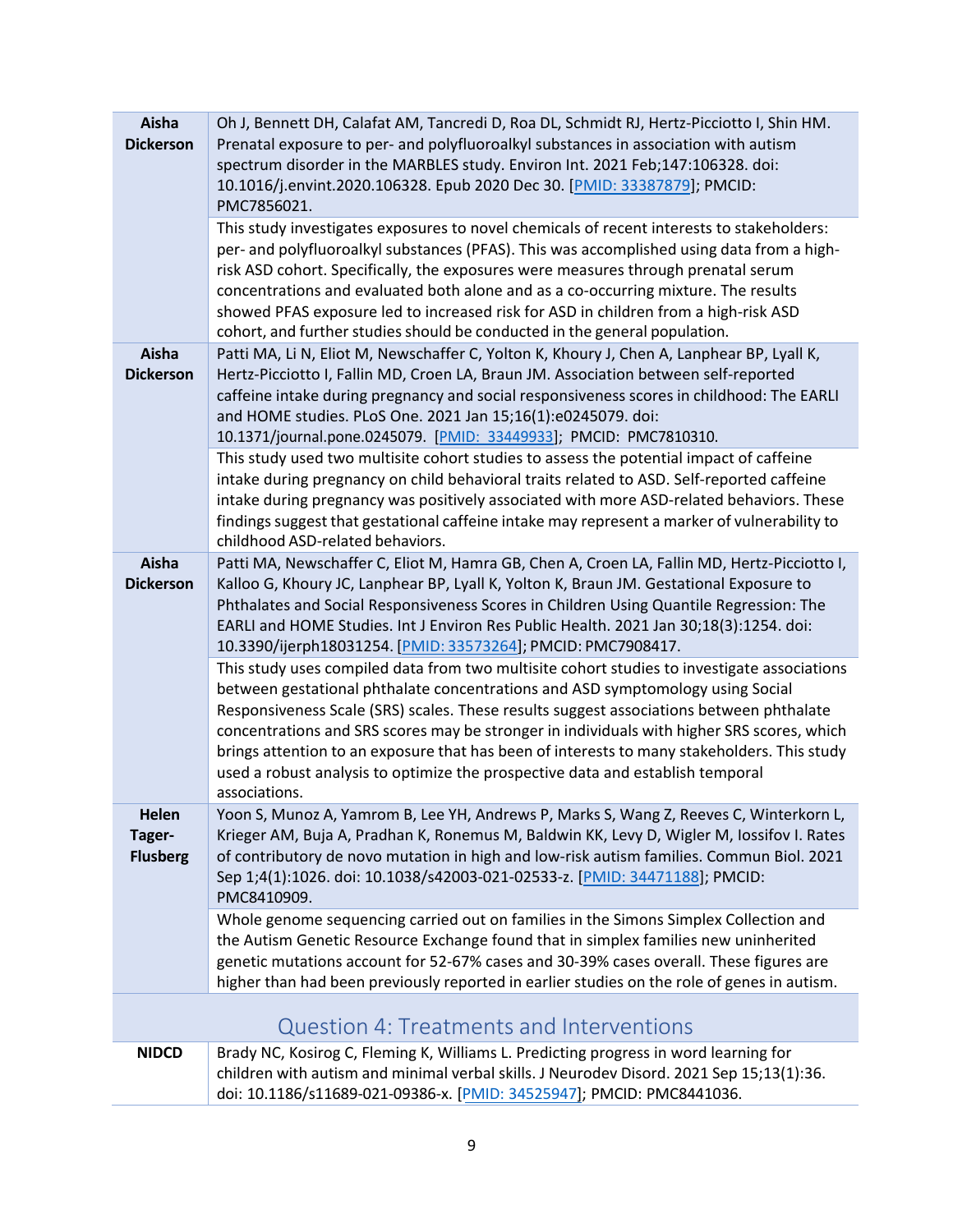|                  | This clinical trial investigated the relationship between speech sound measures obtained<br>from the early phases of treatment and later outcomes in children with autism and<br>minimal verbal skills in 23 children (18 boys) between 5 and 9 years of age. Phonemes are<br>sounds that can distinguish one word from another in a particular language, and phonemic<br>awareness is the ability to identify and manipulate those sounds in spoken words. Children<br>in this study participated in 4 weekly sessions and were asked to vocalize words. The<br>sessions were recorded, and the children's vocalization were scored using a phonemic                                                                                                                                                                                                                                                                                                                                                                                                                                                                                                                                      |
|------------------|--------------------------------------------------------------------------------------------------------------------------------------------------------------------------------------------------------------------------------------------------------------------------------------------------------------------------------------------------------------------------------------------------------------------------------------------------------------------------------------------------------------------------------------------------------------------------------------------------------------------------------------------------------------------------------------------------------------------------------------------------------------------------------------------------------------------------------------------------------------------------------------------------------------------------------------------------------------------------------------------------------------------------------------------------------------------------------------------------------------------------------------------------------------------------------------------|
|                  | scoring system for accuracy as compared to the target word. The authors found that<br>phonemic scores at week 4 accounted for more unique changes in outcomes than the<br>number of words passed (score of at least 6 with the initial consonant produced correctly).<br>These results suggest phonemic scoring may be a useful measure to determine subtle<br>gains in a spoken word learning intervention which will be particularly helpful when trying<br>to decide if the current course of intervention should be maintained or altered.                                                                                                                                                                                                                                                                                                                                                                                                                                                                                                                                                                                                                                             |
| <b>HRSA</b>      | Curtin C, Bowling AB, Boutelle KN, Broder-Fingert S, Dittrich GA, Ptomey LT, Stanish HI,<br>Boas DD, Fleming RK, Kral TVE, Bandini LG. Chapter Eight - Lifestyle intervention<br>adaptations to promote healthy eating and physical activity of youth with intellectual and<br>developmental disabilities. International Review of Research in Developmental Disabilities.<br>2021:223-261. doi: 10.1016/bs.irrdd.2021.07.001                                                                                                                                                                                                                                                                                                                                                                                                                                                                                                                                                                                                                                                                                                                                                              |
|                  | Children and youth with intellectual disabilities and other developmental disabilities<br>including but not limited to ASD, ADHD, and cerebral palsy face several barriers that<br>increase the complexity of developing interventions to improve health behaviors and long-<br>term outcomes. Multi-level adaptations can be made to interventions for youth in this<br>population. This publication illustrates the importance of using established theoretical<br>frameworks and best practices to guide intervention design and adaptation decisions.                                                                                                                                                                                                                                                                                                                                                                                                                                                                                                                                                                                                                                  |
| <b>HRSA</b>      | Rast JE, Anderson KA, Roux AM, Shattuck PT. Medication Use in Youth With Autism and<br>Attention-Deficit/Hyperactivity Disorder. Acad Pediatr. 2021 Mar;21(2):272-279. doi:<br>10.1016/j.acap.2020.05.015. Epub 2020 May 31. [PMID: 32492579]<br>Prescribing guidelines and research for medication use to treat an array of behaviors and<br>health conditions, including co-occurring conditions in children and youth with ASD are<br>lacking. Using data from the 2016 and 2017 National Survey of Children's Health, the<br>authors of this study found that children and youth with co-occurring ASD and ADHD were<br>taking more medication than children and youth with only ASD. Additionally, youth with<br>co-occurring ASD and ADHD were more likely to be taking medication for emotion,<br>concentration, or behavior than youth with only ADHD, and nearly half of youth with co-<br>occurring ASD and ADHD took ASD-specific medication. This study adds to the literature on<br>medication use in children and youth with ASD, presenting recent, nationally<br>representative estimates of high prevalence of psychotropic drug use among children with<br>ASD and ADHD. |
| <b>Sam Crane</b> | Sikich L, Kolevzon A, King BH, McDougle CJ, Sanders KB, Kim SJ, Spanos M, Chandrasekhar<br>T, Trelles MDP, Rockhill CM, Palumbo ML, Witters Cundiff A, Montgomery A, Siper P,<br>Minjarez M, Nowinski LA, Marler S, Shuffrey LC, Alderman C, Weissman J, Zappone B,<br>Mullett JE, Crosson H, Hong N, Siecinski SK, Giamberardino SN, Luo S, She L, Bhapkar M,<br>Dean R, Scheer A, Johnson JL, Gregory SG, Veenstra-VanderWeele J. Intranasal Oxytocin in<br>Children and Adolescents with Autism Spectrum Disorder. N Engl J Med. 2021 Oct<br>14;385(16):1462-1473. doi: 10.1056/NEJMoa2103583. [PMID: 34644471]                                                                                                                                                                                                                                                                                                                                                                                                                                                                                                                                                                         |
|                  | This study found that oxytocin was not effective to treat autism in children. Oxytocin is a<br>chemical produced by the body. It has been found to affect how people act and feel in<br>social situations. This study gave oxytocin to 139 children. 138 children did not get                                                                                                                                                                                                                                                                                                                                                                                                                                                                                                                                                                                                                                                                                                                                                                                                                                                                                                              |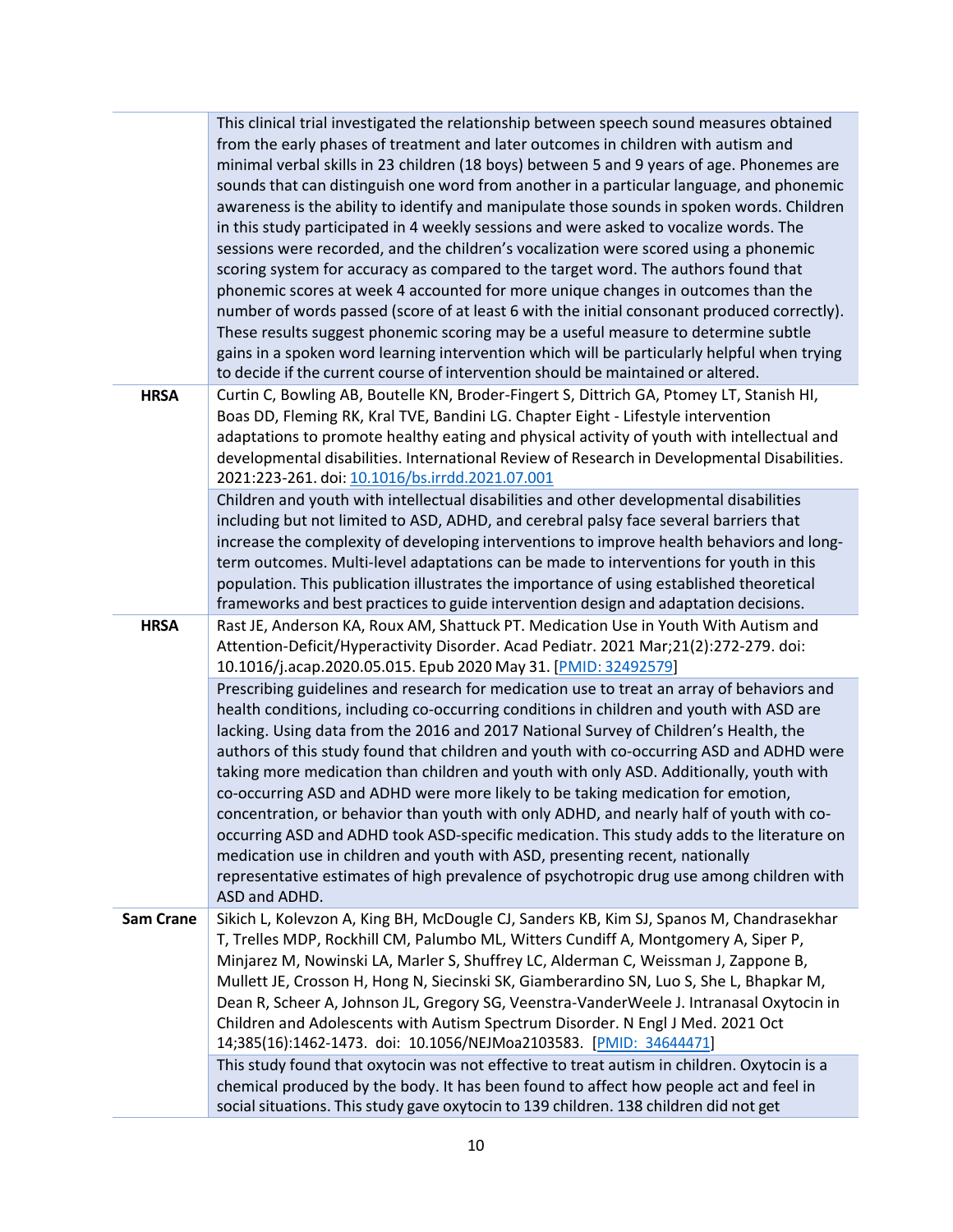|              | oxytocin. The groups had no difference in irritability, interest in socializing, or other<br>autism-related behavior. Before this study, it was not clear whether oxytocin helped<br>autistic children. Some studies said that it did. Others said that it did not. Because this new<br>study involved more children than earlier studies, it is very convincing. This gives us<br>important information about whether oxytocin should be used for autistic children.                                                                                                                                                                                                                                                 |
|--------------|-----------------------------------------------------------------------------------------------------------------------------------------------------------------------------------------------------------------------------------------------------------------------------------------------------------------------------------------------------------------------------------------------------------------------------------------------------------------------------------------------------------------------------------------------------------------------------------------------------------------------------------------------------------------------------------------------------------------------|
| <b>NICHD</b> | Whitehouse AJO, Varcin KJ, Pillar S, Billingham W, Alvares GA, Barbaro J, Bent CA, Blenkley<br>D, Boutrus M, Chee A, Chetcuti L, Clark A, Davidson E, Dimov S, Dissanayake C, Doyle J,<br>Grant M, Green CC, Harrap M, Iacono T, Matys L, Maybery M, Pope DF, Renton M,<br>Rowbottam C, Sadka N, Segal L, Slonims V, Smith J, Taylor C, Wakeling S, Wan MW, Wray J,<br>Cooper MN, Green J, Hudry K. Effect of Preemptive Intervention on Developmental<br>Outcomes Among Infants Showing Early Signs of Autism: A Randomized Clinical Trial of<br>Outcomes to Diagnosis. JAMA Pediatr. 2021 Nov 1;175(11):e213298. doi:<br>10.1001/jamapediatrics.2021.3298. Epub 2021 Nov 1. [PMID: 34542577]; PMCID:<br>PMC8453361. |
|              | Although the age of onset of clinical features associated with ASD is variable, subtle signs<br>may be detected in the first year of life. Currently, most children are not targeted for<br>intervention until they receive a formal diagnosis. The goal of this study was to examine<br>the efficacy of a parent-mediated intervention for ASD beginning at 9 months of age,<br>before symptoms of ASD manifest. The study found that the intervention was effective at<br>both reducing the severity of later ASD symptoms across early childhood and reducing the<br>chances of an ASD diagnosis at 3 years of age.                                                                                                |

#### Question 5: Services

<span id="page-10-0"></span>

| Bhat A. Analysis of the SPARK study COVID-19 parent survey: Early impact of the pandemic<br>on access to services, child/parent mental health, and benefits of online services. Autism<br>Res. 2021 Nov;14(11):2454-2470. doi: 10.1002/aur.2618. Epub 2021 Sep 30. [PMID:<br>34591364]; PMCID: PMC8578426.                                                                                                                                                                                                                                                                                                                                                                                                                                                                                                                                                                                                                                                                                                                                                                                                                           |
|--------------------------------------------------------------------------------------------------------------------------------------------------------------------------------------------------------------------------------------------------------------------------------------------------------------------------------------------------------------------------------------------------------------------------------------------------------------------------------------------------------------------------------------------------------------------------------------------------------------------------------------------------------------------------------------------------------------------------------------------------------------------------------------------------------------------------------------------------------------------------------------------------------------------------------------------------------------------------------------------------------------------------------------------------------------------------------------------------------------------------------------|
| The SPARK study impact survey shows that at the onset of the COVID-19 pandemic,<br>parents reported significant service disruptions, negative impact on their child's ASD-<br>related behaviors as well as their own mental health, and the impact was greater in<br>families with younger children, children with greater ASD severity, and children from low-<br>income families. The majority of families did not report significant benefits of online<br>services, whereas some families did. Low-income families were hopeful about receiving<br>benefits through future online services. Overall, these findings have important implications<br>for future clinical care delivery and healthcare policies to ensure that healthcare services<br>are not interrupted during a potential resurgence of COVID-19 or other pandemics. A<br>combination of in-person and online healthcare and family support services must be<br>implemented to prevent negative health impacts in the future. The SPARK study impact<br>survey is one of the first studies to show the effects of the COVID-19 pandemic on children<br>with ASD. |
| Hammersmith KJ, Harlan TA, Fenning RM, Chan J, Stephenson KG, Macklin EA,<br>Casamassimo PS, Townsend JA, Butter EM, Steinberg-Epstein RB. Correlates of oral health<br>fatalism in caregivers of children with autism spectrum disorder. Spec Care Dentist. 2021<br>Mar;41(2):145-153. doi: 10.1111/scd.12564. Epub 2021 Jan 15. [PMID: 33449432]<br>Children with ASD have more unmet dental needs than children without ASD. This multi-<br>site RCT examined a parent training intervention supporting oral hygiene and dental visits<br>among Medicaid-eligible families of children with ASD. Having a fatalistic perspective                                                                                                                                                                                                                                                                                                                                                                                                                                                                                                  |
|                                                                                                                                                                                                                                                                                                                                                                                                                                                                                                                                                                                                                                                                                                                                                                                                                                                                                                                                                                                                                                                                                                                                      |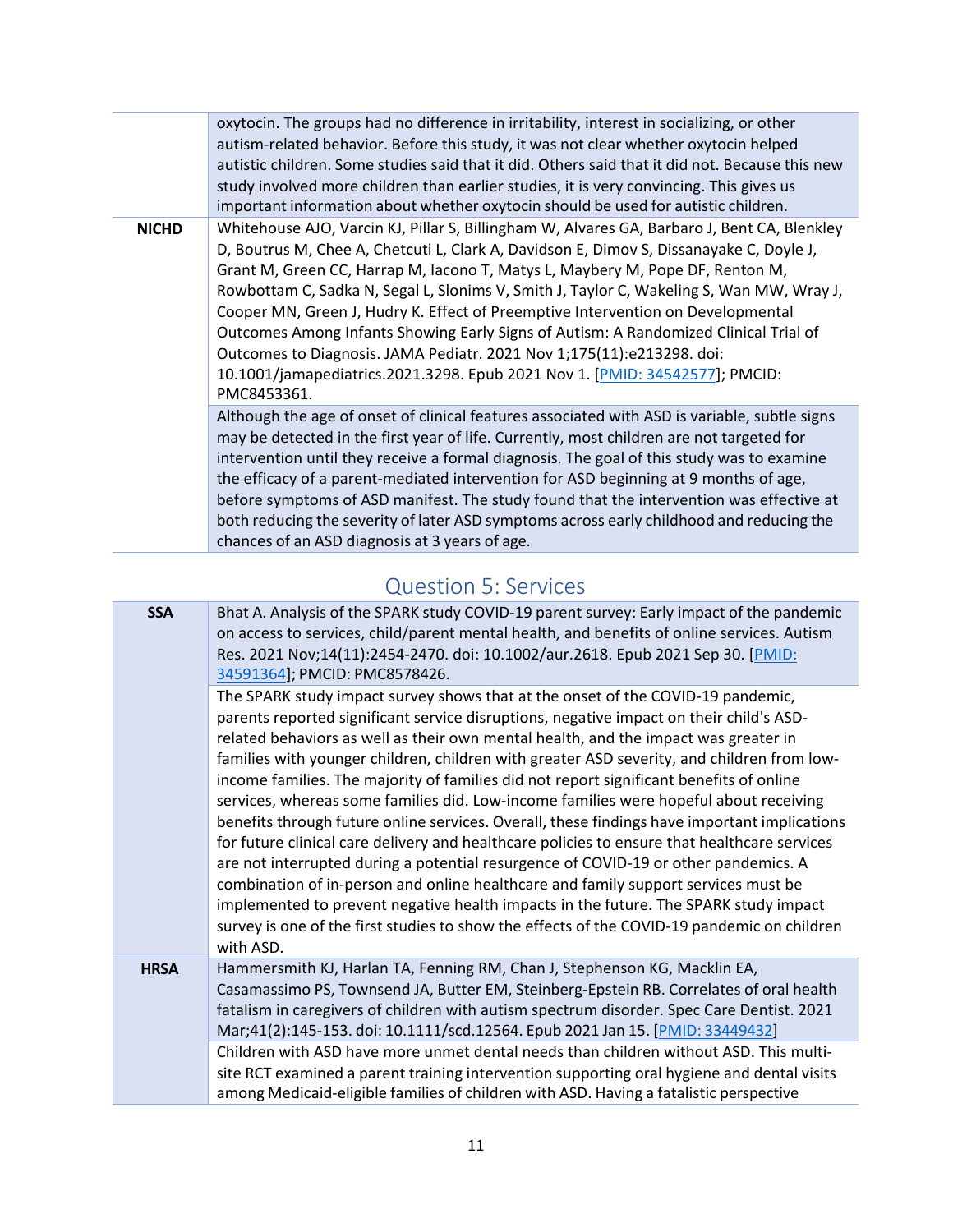|                                           | regarding dental care (believing that uncontrollable outside factors contributed to their<br>oral health) was not associated with oral health behavior. Dentists' awareness of cultural<br>values and beliefs can help better tailor treatment recommendations.                                                                                                                                                                                                                                                                                                                                                                                                                                                                                                                                                                                                                                                                                                                                                                                                                                                                     |
|-------------------------------------------|-------------------------------------------------------------------------------------------------------------------------------------------------------------------------------------------------------------------------------------------------------------------------------------------------------------------------------------------------------------------------------------------------------------------------------------------------------------------------------------------------------------------------------------------------------------------------------------------------------------------------------------------------------------------------------------------------------------------------------------------------------------------------------------------------------------------------------------------------------------------------------------------------------------------------------------------------------------------------------------------------------------------------------------------------------------------------------------------------------------------------------------|
| <b>Helen</b><br>Tager-<br><b>Flusberg</b> | Lord C, Charman T, Havdahl A, Carbone P, Anagnostou E, Boyd B, Carr T, de Vries PJ,<br>Dissanayake C, Divan G, Freitag CM, Gotelli MM, Kasari C, Knapp M, Mundy P, Plank A,<br>Scahill L, Servili C, Shattuck P, Simonoff E, Singer AT, Slonims V, Wang PP, Ysrraelit MC,<br>Jellett R, Pickles A, Cusack J, Howlin P, Szatmari P, Holbrook A, Toolan C, McCauley JB. The<br>Lancet Commission on the future of care and clinical research in autism. Lancet. 2021 Dec<br>6:S0140-6736(21)01541-5. doi: 10.1016/S0140-6736(21)01541-5. Epub ahead of print.<br>[PMID: 34883054]<br>The most significant commission held on autism, with important proposals for stepped                                                                                                                                                                                                                                                                                                                                                                                                                                                             |
|                                           | care and personalized approaches to intervention. The commission introduces a new<br>subcategory of ASD, profound autism, with clear definitions, to guide the unique clinical<br>needs of this group of older autistic individuals. This report will have a transformative<br>effect on clinical care and service provision for autism.                                                                                                                                                                                                                                                                                                                                                                                                                                                                                                                                                                                                                                                                                                                                                                                            |
| <b>HRSA</b>                               | Sturm A, Williams J, Kasari C. Who gains and who loses? Sociodemographic disparities in<br>access to special education services among autistic students. Autism Res. 2021<br>Aug;14(8):1621-1632. doi: 10.1002/aur.2517. Epub 2021 Apr 26. [PMID: 33904253]                                                                                                                                                                                                                                                                                                                                                                                                                                                                                                                                                                                                                                                                                                                                                                                                                                                                         |
|                                           | This study examined the allocation of the quantity and type of special education services<br>to students with autism compared to students with other primary learning differences<br>(e.g., intellectual disability, specific learning disability) and identified differences in<br>sociodemographic predictors (e.g., race, neighborhood income) of service allocation.<br>Disparity in the quantity of special education services exists among autistic students across<br>many sociodemographic factors. The most significant racial disparities in service allocation<br>were observed among students served under autism eligibility. Greater allocation of<br>services was seen in non-Hispanic, Latino, or Spanish, White American, European<br>American, or Middle Eastern American students and students who do not receive free and<br>reduced lunch. This study demonstrates the critical role of economic resources in the<br>quantity and types of services received and the desirability of a public education for well-<br>resourced families who are possibly best situated to navigate special education services. |
| <b>Alycia</b><br><b>Halladay</b>          | White LC, Law JK, Daniels AM, Toroney J, Vernoia B, Xiao S; SPARK Consortium, Feliciano P,<br>Chung WK. Brief Report: Impact of COVID-19 on Individuals with ASD and Their Caregivers:<br>A Perspective from the SPARK Cohort. J Autism Dev Disord. 2021 Jan 2:1-8. doi:<br>10.1007/s10803-020-04816-6. Epub ahead of print. [PMID: 33387233] PMCID:<br>PMC7775834.                                                                                                                                                                                                                                                                                                                                                                                                                                                                                                                                                                                                                                                                                                                                                                 |
|                                           | The impact of the 2019 coronavirus pandemic (COVID-19) in the United States is<br>unprecedented, with unknown implications for the autism community. 3,502<br>parents/caregivers of individuals with an autism spectrum disorder (ASD) enrolled in<br>Simons Powering Autism Research for Knowledge (SPARK) were surveyed. The results<br>showed that most individuals with ASD experienced significant, ongoing disruptions to<br>therapies. While some services were adapted to telehealth format, most participants were<br>not receiving such services at follow-up, and those who were reported minimal benefit.<br>Children under age five had the most severely disrupted services and lowest reported<br>benefit of telehealth adaptation. Caregivers also reported worsening ASD symptoms and<br>moderate family distress. Strategies to support the ASD community should be immediately<br>developed and implemented.                                                                                                                                                                                                     |
| <b>CDC</b>                                | Zuvekas SH, Grosse SD, Lavelle TA, Maenner MJ, Dietz P, Ji X. Healthcare Costs of Pediatric<br>Autism Spectrum Disorder in the United States, 2003-2015. J Autism Dev Disord. 2021                                                                                                                                                                                                                                                                                                                                                                                                                                                                                                                                                                                                                                                                                                                                                                                                                                                                                                                                                  |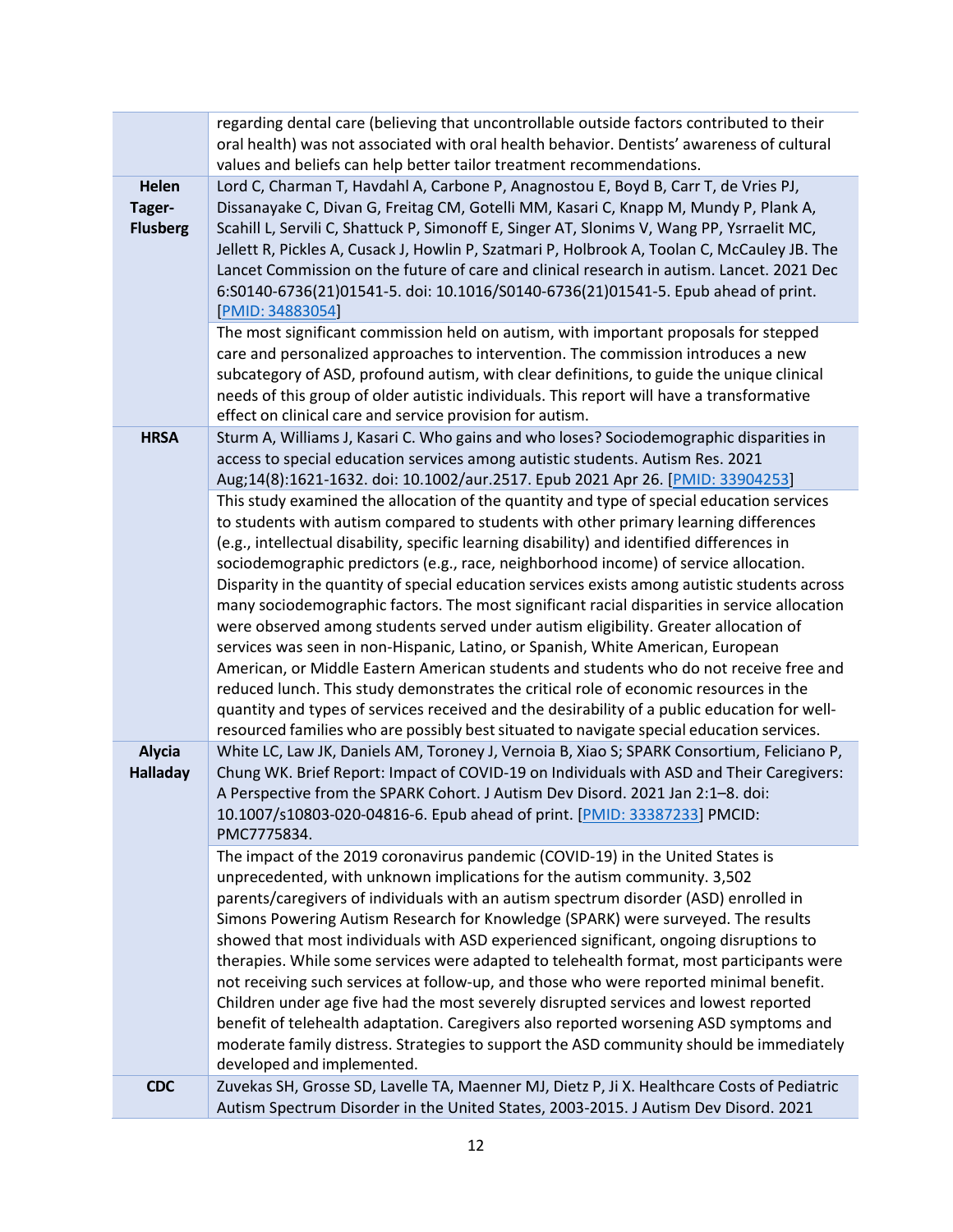<span id="page-12-0"></span>

|                           | Aug;51(8):2950-2958. doi: 10.1007/s10803-020-04704-z. [PMID: 33113106] PMCID:<br>PMC8079509.                                                                                                                                                                                                                                                                                                                                                                                                                                                                                                                                                                                                                                      |
|---------------------------|-----------------------------------------------------------------------------------------------------------------------------------------------------------------------------------------------------------------------------------------------------------------------------------------------------------------------------------------------------------------------------------------------------------------------------------------------------------------------------------------------------------------------------------------------------------------------------------------------------------------------------------------------------------------------------------------------------------------------------------|
|                           | Published healthcare cost estimates for children with ASD vary widely. This study suggests<br>that costs are less than estimated elsewhere and provides a grounded evidence-based<br>estimate that can inform policy. Results found that the incremental annual per-child cost<br>of ASD relative to no ASD diagnosis was \$3,930 (2018 US dollars) using ASD case status<br>from the National Health Interview Survey (NHIS) Child Core and \$5,621 using current-year<br>ASD case status from Medical Expenditure Panel Survey (MEPS). Both estimates are lower<br>than some published estimates but still represent substantial costs to the US healthcare<br>system.                                                          |
|                           | Question 6: Lifespan Issues                                                                                                                                                                                                                                                                                                                                                                                                                                                                                                                                                                                                                                                                                                       |
| Alycia<br><b>Halladay</b> | Cost KT, Zaidman-Zait A, Mirenda P, Duku E, Zwaigenbaum L, Smith IM, Ungar WJ, Kerns C,<br>Bennett T, Szatmari P, Georgiades S, Waddell C, Elsabbagh M, Vaillancourt T. "Best Things":<br>Parents Describe Their Children with Autism Spectrum Disorder Over Time. J Autism Dev<br>Disord. 2021 Dec;51(12):4560-4574. doi: 10.1007/s10803-021-04890-4. Epub 2021 Feb 2.<br>Erratum in: J Autism Dev Disord. 2021 Jul 20;: [PMID: 33532881]                                                                                                                                                                                                                                                                                        |
|                           | Many self-advocates feel that parents are very harsh on their children, that they only<br>recognize the challenges and not the strengths. In this study, as part of a longitudinal<br>analysis in Canada that spanned 3 years (so far and counting), the investigators asked what<br>they uniquely valued in their children and found unique and wonderful. The list was not<br>short. Parents listed things like "loving", "happy", "kind" and "strong sense of humanity".<br>These are congruent with a neurodiversity perspective that emphasizes strengths and<br>resilience                                                                                                                                                  |
| <b>NICHD</b>              | Curry AE, Metzger KB, Carey ME, Sartin EB, Huang P, Yerys BE. Comparison of Motor<br>Vehicle Crashes, Traffic Violations, and License Suspensions Between Autistic and Non-<br>Autistic Adolescent and Young Adult Drivers. J Am Acad Child Adolesc Psychiatry. 2021<br>Jul;60(7):913-923. doi: 10.1016/j.jaac.2021.01.001. Epub 2021 Jan 13. [PMID: 33453361]                                                                                                                                                                                                                                                                                                                                                                    |
|                           | The ability to safely drive a vehicle has great potential to increase independence for<br>adolescents with autism spectrum disorders (ASD). In this study, researchers used a unique<br>data source to examine adverse driving outcomes such as crashes and traffic violations. In<br>contrast with prior studies with small sample sizes, this study found that newly licensed<br>adolescent drivers with ASD have similar or lower rates of adverse driving outcomes<br>compared with the control group without ASD. They also identified characteristics of real-<br>world crashes that were different between the two groups, providing insights for<br>additional training to augment safe driving for adolescents with ASD. |
| Joseph<br>Piven           | Geurts HM, McQuaid GA, Begeer S, Wallace GL. Self-reported parkinsonism features in<br>older autistic adults: A descriptive study. Autism. 2021 Jun 21:13623613211020183. doi:<br>10.1177/13623613211020183. Epub ahead of print. [PMID: 34154378]                                                                                                                                                                                                                                                                                                                                                                                                                                                                                |
|                           | This study used surveys from the Netherlands and the U.S. to determine how often autistic<br>adults reported motor features such as tremors and stiffness in one's legs, considered to<br>be part of a complex of motor features called parkinsonism. The results found that 17% of<br>the respondents from the Netherlands and 33% of respondents from the U.S. reported<br>parkinsonism features.                                                                                                                                                                                                                                                                                                                               |
| <b>HUD</b>                | Schott W, Nonnemacher S, Shea L. Service Use and Unmet Needs Among Adults with<br>Autism Awaiting Home- and Community-Based Medicaid Services. J Autism Dev Disord.<br>2021 Apr;51(4):1188-1200. doi: 10.1007/s10803-020-04593-2. [PMID: 32671666]                                                                                                                                                                                                                                                                                                                                                                                                                                                                                |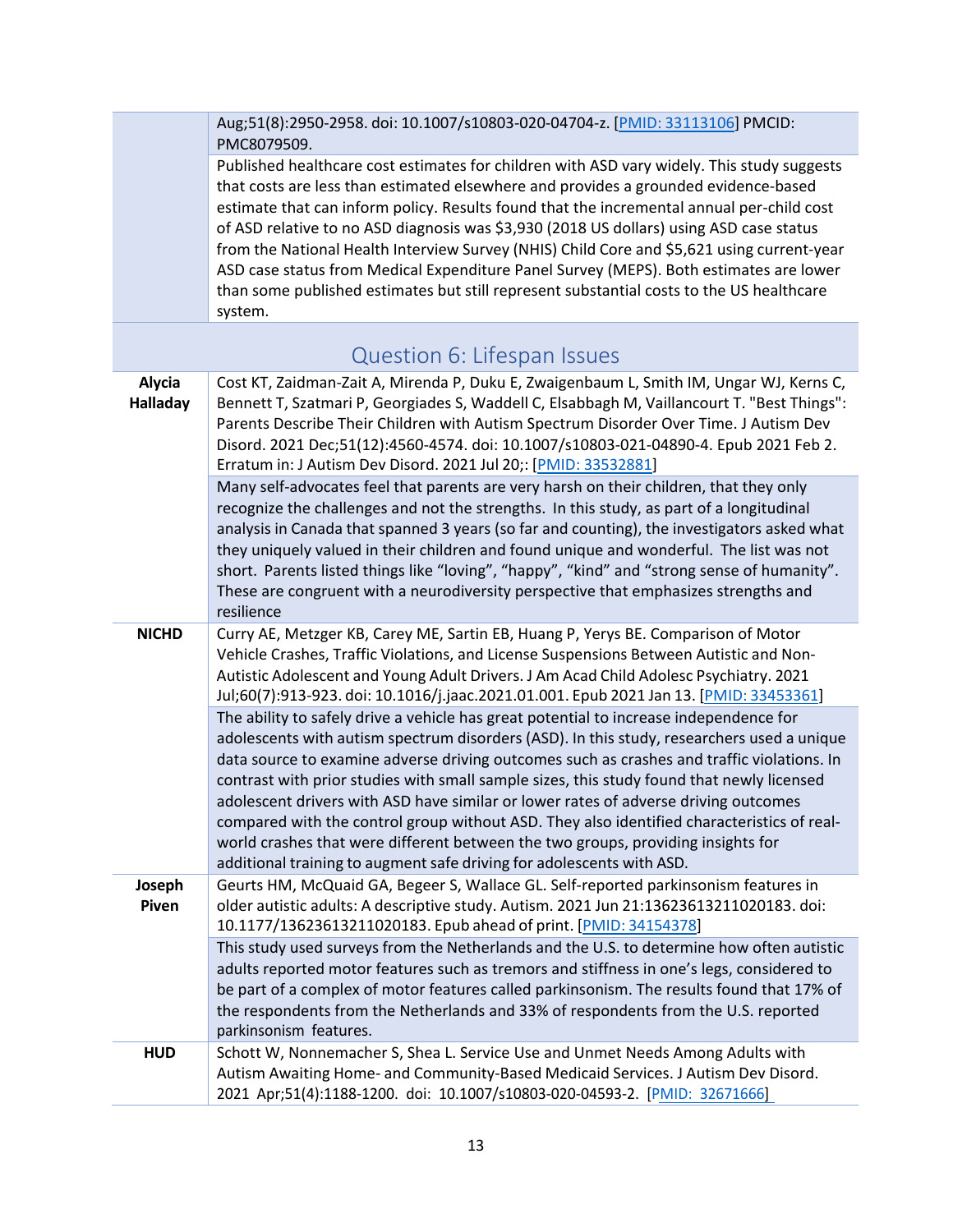|                                    | There are typically long waitlists for autistic adults in need of long-term services and<br>supports through Medicaid. This study used data from a large statewide survey to examine<br>the service needs reported by autistic individuals and their caregivers on a waiting list for<br>Home and Community-Based Services (HCBS) in Pennsylvania. The authors found that the<br>majority of those on the waitlist have unmet needs for functional skills services (63.6%),<br>employment or vocational services (62.1%), and mental and behavioral health services<br>(52.8%). These results highlight the needs of the autistic population waiting for services<br>and help policymakers to plan how best to serve these individuals.                                                                                                                                                                                                                                                                              |
|------------------------------------|----------------------------------------------------------------------------------------------------------------------------------------------------------------------------------------------------------------------------------------------------------------------------------------------------------------------------------------------------------------------------------------------------------------------------------------------------------------------------------------------------------------------------------------------------------------------------------------------------------------------------------------------------------------------------------------------------------------------------------------------------------------------------------------------------------------------------------------------------------------------------------------------------------------------------------------------------------------------------------------------------------------------|
| Helen<br>Tager-<br><b>Flusberg</b> | Vivanti G, Tao S, Lyall K, Robins DL, Shea LL. The prevalence and incidence of early-onset<br>dementia among adults with autism spectrum disorder. Autism Res. 2021 Oct;14(10):2189-<br>2199. doi: 10.1002/aur.2590. Epub 2021 Aug 11. [PMID: 34378867]; PMCID: PMC8487995.                                                                                                                                                                                                                                                                                                                                                                                                                                                                                                                                                                                                                                                                                                                                          |
|                                    | A large-scale case-control analysis of people between the ages of 30 and 64 drawn from<br>Medicaid records found that dementia was significantly higher among individuals with<br>ASD, both with ID (5.2%) and without ID (4%), compared to people without either<br>condition (~1%). This is the first, and very important, study on some of the health risks in<br>older people with ASD.                                                                                                                                                                                                                                                                                                                                                                                                                                                                                                                                                                                                                          |
| <b>ACL</b>                         | Wong J, Coster WJ, Cohn ES, Orsmond GI. Identifying School-Based Factors that Predict<br>Employment Outcomes for Transition-Age Youth with Autism Spectrum Disorder. J Autism<br>Dev Disord. 2021 Jan;51(1):60-74. doi: 10.1007/s10803-020-04515-2. [PMID: 32356081]                                                                                                                                                                                                                                                                                                                                                                                                                                                                                                                                                                                                                                                                                                                                                 |
|                                    | Appropriate services are needed to help students with autism transition to employment.<br>This paper investigated what aspects of support should be prioritized when preparing<br>autistic youth for employment by focusing on factors that can be changed during the<br>transition process, such as parent participation, daily functioning skills, and school-based<br>services, and the interactions between these factors. The results indicate that higher levels<br>of parent participation in special education predicted better employment outcomes.<br>Additionally, for students with higher levels of daily functioning skills, their level of<br>academic performance predicted their employment success, whereas school-based<br>transition supports played an important role in employment success for students with<br>lower levels of daily functioning skills. These results can be helpful for determining how<br>support should be prioritized for youth based on daily functioning skill levels. |

## Question 7: Infrastructure and Surveillance

<span id="page-13-0"></span>

| Joseph<br><b>Piven</b> | Bottema-Beutel K, Crowley S, Sandbank M, Woynaroski TG. Research Review: Conflicts of<br>Interest (COIs) in autism early intervention research - a meta-analysis of COI influences on<br>intervention effects. J Child Psychol Psychiatry. 2021 Jan;62(1):5-15. doi:<br>10.1111/jcpp.13249. Epub 2020 Apr 30. [PMID: 32353179]; PMCID: PMC7606324.                                                                                                                                                                                                                                                                                                                                                                                                              |
|------------------------|-----------------------------------------------------------------------------------------------------------------------------------------------------------------------------------------------------------------------------------------------------------------------------------------------------------------------------------------------------------------------------------------------------------------------------------------------------------------------------------------------------------------------------------------------------------------------------------------------------------------------------------------------------------------------------------------------------------------------------------------------------------------|
|                        | The presence, types, disclosure rates, and effects of conflicts of interest (COIs) on autism<br>early intervention research have not previously been studied. This study is a secondary<br>analysis of a comprehensive meta-analysis of all group-design, nonpharmacological early<br>intervention autism research conducted between 1970 and 2018. Reports were examined<br>for the presence/absence of COI statements, the types of COIs that were disclosed, and for<br>8 types of COIs. Conflicts of interest are prevalent but under-reported in autism early<br>intervention research. Improved reporting practices are necessary for researcher<br>transparency and would enable more robust examination of the effects of COIs on<br>research outcomes. |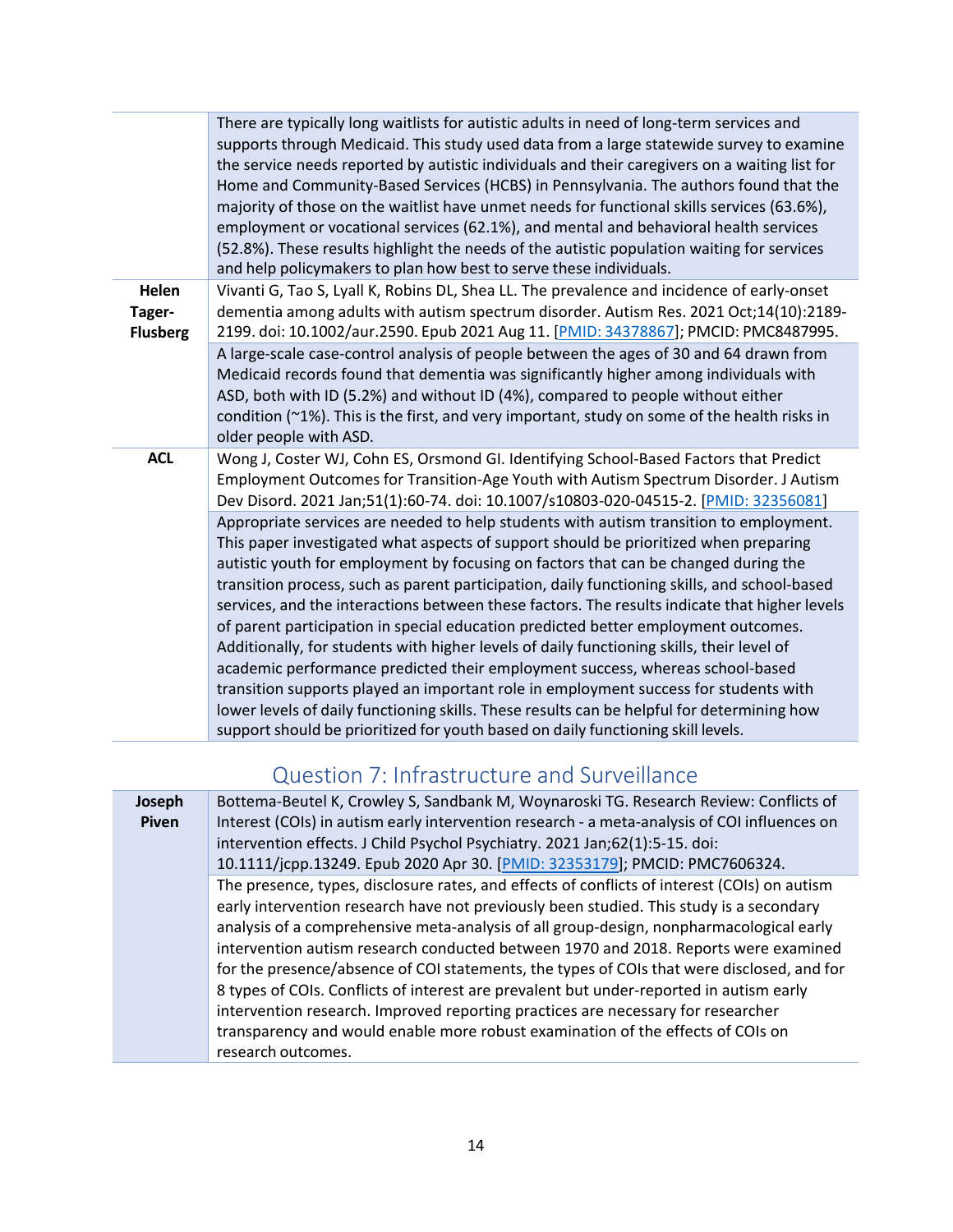| Joseph<br>Piven                  | Jiménez JA, Zylka MJ. Controlling litter effects to enhance rigor and reproducibility with<br>rodent models of neurodevelopmental disorders. J Neurodev Disord. 2021 Jan 4;13(1):2.<br>doi: 10.1186/s11689-020-09353-y. [PMID: 33397279]; PMCID: PMC7780384.                                                                                                                                                                                                                                                                                                                                                                                                                                                                                                                                                                                                                                                                                                                                                                                                                                                                                     |
|----------------------------------|--------------------------------------------------------------------------------------------------------------------------------------------------------------------------------------------------------------------------------------------------------------------------------------------------------------------------------------------------------------------------------------------------------------------------------------------------------------------------------------------------------------------------------------------------------------------------------------------------------------------------------------------------------------------------------------------------------------------------------------------------------------------------------------------------------------------------------------------------------------------------------------------------------------------------------------------------------------------------------------------------------------------------------------------------------------------------------------------------------------------------------------------------|
|                                  | This paper provides important insights into a critical methodological issue in interpreting<br>studies of rodent models of autism that has not been routinely part of studies in the field.<br>This work provides an important perspective on how to maximize the impact of preclinical<br>studies of animal models and ensure increased reproducibility of findings relevant to<br>understanding the biology of autism.                                                                                                                                                                                                                                                                                                                                                                                                                                                                                                                                                                                                                                                                                                                         |
| <b>Alycia</b><br><b>Halladay</b> | Harrop C, Bal V, Carpenter K, Halladay A. A lost generation? The impact of the COVID-19<br>pandemic on early career ASD researchers. Autism Res. 2021 Jun;14(6):1078-1087. doi:<br>10.1002/aur.2503. Epub 2021 Mar 24. [PMID: 33759380]; PMCID: PMC8250334.                                                                                                                                                                                                                                                                                                                                                                                                                                                                                                                                                                                                                                                                                                                                                                                                                                                                                      |
|                                  | There have been many studies that have examined the obvious impacts of the COVID-19<br>pandemic on individuals and their families, but very few that have examined the effects on<br>autism scientists. A group of early career researchers were asked about their specific<br>challenges, self-reported mental health, and caregiving responsibilities. Almost everyone<br>reported their research had been negatively impacted, and 85% reported a reduction in<br>productivity. The two biggest reasons were challenges in recruitment and an increase in<br>home caregiving responsibilities. Compared to pre-pandemic, there was a 3 x increase in<br>feeling burned out. This report calls for specific supports of early career scientists as the<br>pandemic continues so they can continue to provide services to autism families.                                                                                                                                                                                                                                                                                                      |
| <b>SSA</b>                       | Maenner MJ, Shaw KA, Bakian AV, Bilder DA, Durkin MS, Esler A, Furnier SM, Hallas L, Hall-<br>Lande J, Hudson A, Hughes MM, Patrick M, Pierce K, Poynter JN, Salinas A, Shenouda J,<br>Vehorn A, Warren Z, Constantino JN, DiRienzo M, Fitzgerald RT, Grzybowski A, Spivey MH,<br>Pettygrove S, Zahorodny W, Ali A, Andrews JG, Baroud T, Gutierrez J, Hewitt A, Lee LC,<br>Lopez M, Mancilla KC, McArthur D, Schwenk YD, Washington A, Williams S, Cogswell ME.<br>Prevalence and Characteristics of Autism Spectrum Disorder Among Children Aged 8 Years<br>- Autism and Developmental Disabilities Monitoring Network, 11 Sites, United States,<br>2018. MMWR Surveill Summ. 2021 Dec 3;70(11):1-16. doi: 10.15585/mmwr.ss7011a1.<br>[PMID: 34855725]; PMCID: PMC8639024.                                                                                                                                                                                                                                                                                                                                                                     |
|                                  | For 2018, across all 11 ADDM sites, the overall ASD prevalence was 23.0 per 1,000 (one in<br>44) children aged 8 years, with ASD 4.2 times as prevalent among boys as among girls.<br>However, prevalence and median age of identification varied widely across sites. Whereas<br>overall ASD prevalence was similar by race and ethnicity, at certain sites Hispanic children<br>were less likely to be identified as having ASD than White or Black children. The higher<br>proportion of Black children compared with White and Hispanic children classified as<br>having intellectual disability was consistent with previous findings. The variability in ASD<br>prevalence and community ASD identification practices among children with different<br>racial, ethnic, and geographical characteristics highlights the importance of research into<br>the causes of that variability and strategies to provide equitable access to developmental<br>evaluations and services. These findings also underscore the need for enhanced<br>infrastructure for diagnostic, treatment, and support services to meet the needs of all<br>children. |
| <b>Alycia</b><br><b>Halladay</b> | Maye M, Boyd BA, Martínez-Pedraza F, Halladay A, Thurm A, Mandell DS. Biases, Barriers,<br>and Possible Solutions: Steps Towards Addressing Autism Researchers Under-Engagement<br>with Racially, Ethnically, and Socioeconomically Diverse Communities. J Autism Dev Disord.<br>2021 Sep 16. doi: 10.1007/s10803-021-05250-y. Epub ahead of print. [PMID: 34529251]                                                                                                                                                                                                                                                                                                                                                                                                                                                                                                                                                                                                                                                                                                                                                                             |
|                                  | This paper summarized the existing challenges in identifying people of color in autism and<br>then convincing them to participate in research studies. Without this, the findings that are                                                                                                                                                                                                                                                                                                                                                                                                                                                                                                                                                                                                                                                                                                                                                                                                                                                                                                                                                       |